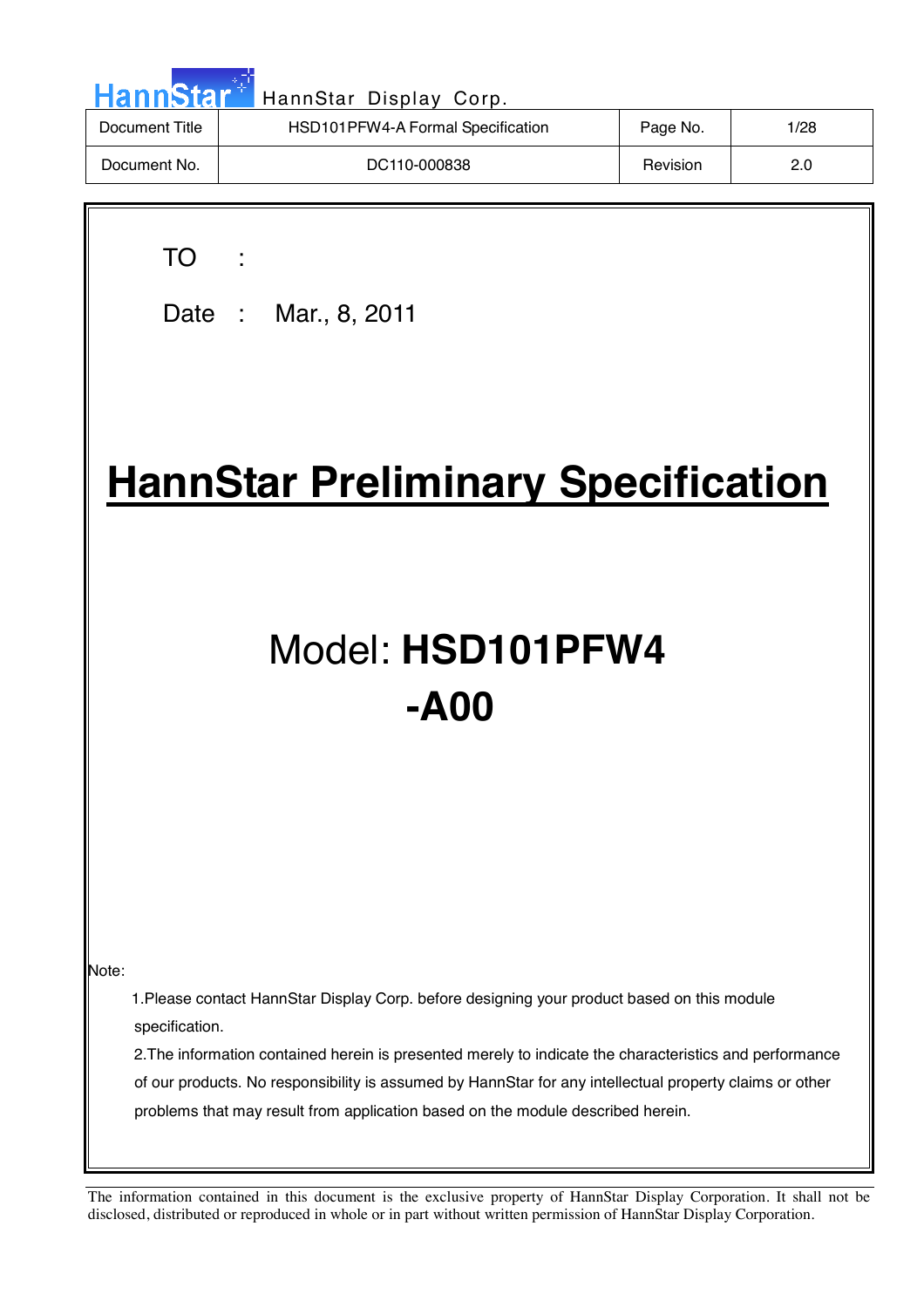|  | <b>HannStar</b> |  |
|--|-----------------|--|
|  |                 |  |

## HannStar Display Corp.

| Document Title | HSD101PFW4-A Formal Specification | Page No. | 2/28 |
|----------------|-----------------------------------|----------|------|
| Document No.   | DC110-000838                      | Revision | 2.0  |

| Sub-Model<br>Rev.<br>Date<br>Description of change<br>Preliminary specification was first released.<br>$1.0$<br>Jan., 19, 2011<br>A00<br>$2.0\,$<br>Feb., 24, 2011<br>A00<br>P18 Update clock rate to 61.6MHz.<br>2.1<br>Mar., 8, 2011<br>A00<br>P4 Update weight.<br>P5 Update typ. and max. values of depth and weight.<br>P23&24 Update outline dimension. | <b>Record of Revisions</b> |  |  |  |  |
|---------------------------------------------------------------------------------------------------------------------------------------------------------------------------------------------------------------------------------------------------------------------------------------------------------------------------------------------------------------|----------------------------|--|--|--|--|
|                                                                                                                                                                                                                                                                                                                                                               |                            |  |  |  |  |
|                                                                                                                                                                                                                                                                                                                                                               |                            |  |  |  |  |
|                                                                                                                                                                                                                                                                                                                                                               |                            |  |  |  |  |
|                                                                                                                                                                                                                                                                                                                                                               |                            |  |  |  |  |
|                                                                                                                                                                                                                                                                                                                                                               |                            |  |  |  |  |
|                                                                                                                                                                                                                                                                                                                                                               |                            |  |  |  |  |
|                                                                                                                                                                                                                                                                                                                                                               |                            |  |  |  |  |
|                                                                                                                                                                                                                                                                                                                                                               |                            |  |  |  |  |
|                                                                                                                                                                                                                                                                                                                                                               |                            |  |  |  |  |
|                                                                                                                                                                                                                                                                                                                                                               |                            |  |  |  |  |
|                                                                                                                                                                                                                                                                                                                                                               |                            |  |  |  |  |
|                                                                                                                                                                                                                                                                                                                                                               |                            |  |  |  |  |
|                                                                                                                                                                                                                                                                                                                                                               |                            |  |  |  |  |
|                                                                                                                                                                                                                                                                                                                                                               |                            |  |  |  |  |
|                                                                                                                                                                                                                                                                                                                                                               |                            |  |  |  |  |
|                                                                                                                                                                                                                                                                                                                                                               |                            |  |  |  |  |
|                                                                                                                                                                                                                                                                                                                                                               |                            |  |  |  |  |
|                                                                                                                                                                                                                                                                                                                                                               |                            |  |  |  |  |
|                                                                                                                                                                                                                                                                                                                                                               |                            |  |  |  |  |
|                                                                                                                                                                                                                                                                                                                                                               |                            |  |  |  |  |
|                                                                                                                                                                                                                                                                                                                                                               |                            |  |  |  |  |
|                                                                                                                                                                                                                                                                                                                                                               |                            |  |  |  |  |
|                                                                                                                                                                                                                                                                                                                                                               |                            |  |  |  |  |
|                                                                                                                                                                                                                                                                                                                                                               |                            |  |  |  |  |
|                                                                                                                                                                                                                                                                                                                                                               |                            |  |  |  |  |
|                                                                                                                                                                                                                                                                                                                                                               |                            |  |  |  |  |
|                                                                                                                                                                                                                                                                                                                                                               |                            |  |  |  |  |
|                                                                                                                                                                                                                                                                                                                                                               |                            |  |  |  |  |
|                                                                                                                                                                                                                                                                                                                                                               |                            |  |  |  |  |
|                                                                                                                                                                                                                                                                                                                                                               |                            |  |  |  |  |
|                                                                                                                                                                                                                                                                                                                                                               |                            |  |  |  |  |
|                                                                                                                                                                                                                                                                                                                                                               |                            |  |  |  |  |
|                                                                                                                                                                                                                                                                                                                                                               |                            |  |  |  |  |
|                                                                                                                                                                                                                                                                                                                                                               |                            |  |  |  |  |
|                                                                                                                                                                                                                                                                                                                                                               |                            |  |  |  |  |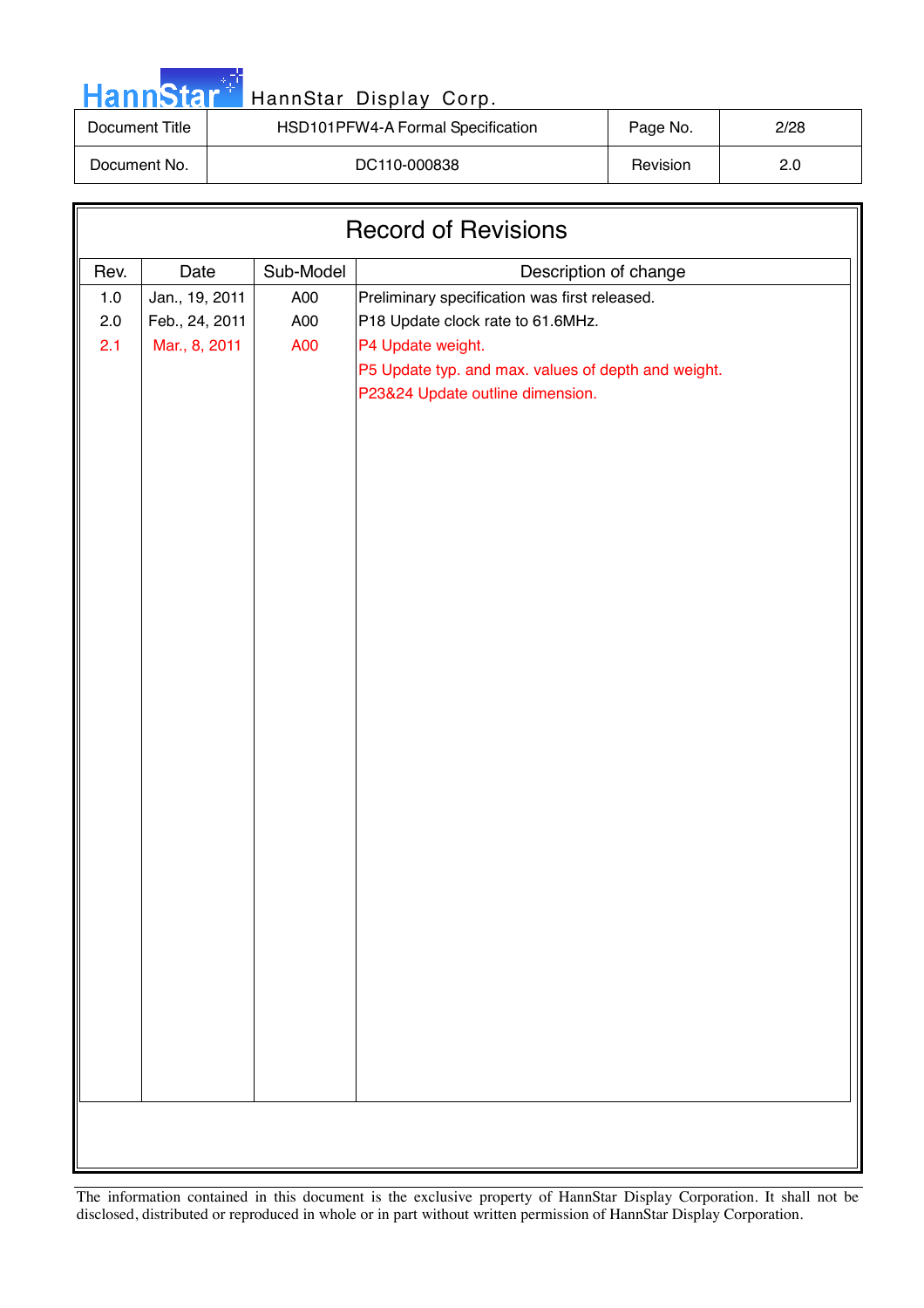| HannStar 1<br>HannStar Display Corp. |                                   |          |      |  |
|--------------------------------------|-----------------------------------|----------|------|--|
| Document Title                       | HSD101PFW4-A Formal Specification | Page No. | 3/28 |  |
| Document No.                         | DC110-000838                      | Revision | 2.0  |  |

والمرادي

| Contents |
|----------|
|----------|

| 1.0  | p.4  |
|------|------|
| 2.0  | p.5  |
| 3.0  | p.6  |
| 4.0  | p.10 |
| 5.0  | p.12 |
| 6.0  | p.15 |
| 7.0  | p.22 |
| 8.0  | p.23 |
| 9.0  | p.25 |
| 10.0 | p.26 |
| 11.0 | p.27 |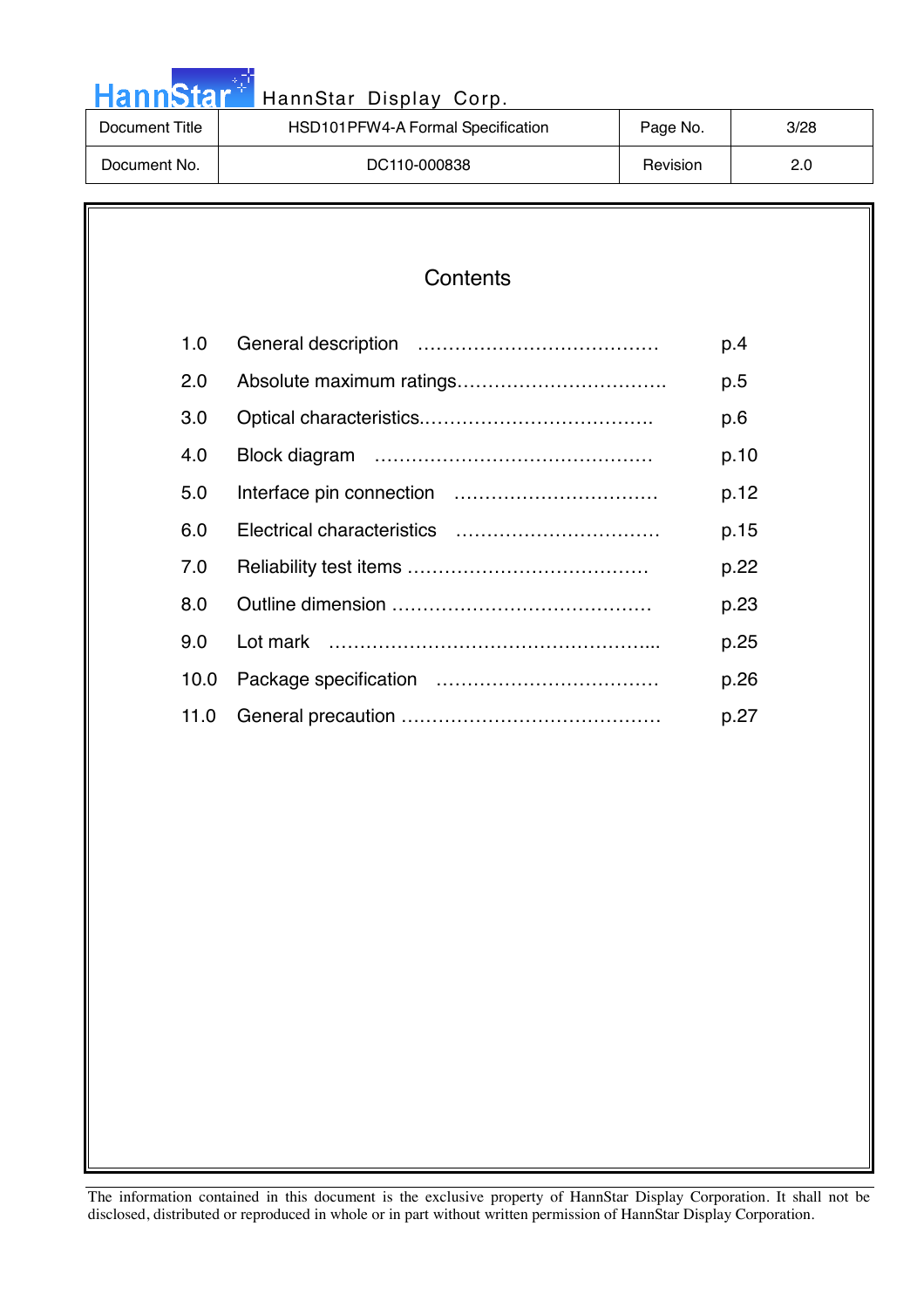

| Document Title | HSD101PFW4-A Formal Specification | Page No. | 4/28 |
|----------------|-----------------------------------|----------|------|
| Document No.   | DC110-000838                      | Revision | 2.0  |

#### **1.0 GENERAL DESCRIPTION**

#### **1.1 Introduction**

HannStar Display model HSD101PFW4-A00 is a color active matrix thin film transistor (TFT) liquid crystal display (LCD) that uses amorphous silicon TFT as a switching device. This model is composed of a TFT LCD panel, a driving circuit and a back light system. This TFT LCD has a 10.1 (16:9) inch diagonally measured active display area with WSVGA (1024 horizontal by 600 vertical pixel) resolution.

#### **1.2 Features**

- 10.1 (16:9 diagonal) inch configuration
- One channel LVDS interface
- 262K color by 6 bit R.G.B signal input
- RoHS Compliance
- Halogen Free

#### **1.3 Applications**

- Mobile NB
- **Digital Photo frame**
- **Display terminal for AV application**

#### **1.4 General information**

| Item                     | Specification                     | Unit   |
|--------------------------|-----------------------------------|--------|
| <b>Outline Dimension</b> | 245x 146.5 (typ) w/ Bracket & PCB | mm     |
| Display area             | 222.72(H) x 125.28(V)             | mm     |
| Number of Pixel          | 1024 RGB (H) x 600(V)             | pixels |
| Pixel pitch              | $0.2175(H) \times 0.2088(V)$      | mm     |
| Pixel arrangement        | <b>RGB Vertical stripe</b>        |        |
| Display mode             | Normally white                    |        |
| <b>NTSC</b>              | 45                                | $\%$   |
| Surface treatment        | Glare, Hard-Coating (3H)          |        |
| Weight                   | $146$ (Max.)                      | g      |
| <b>Back-light</b>        | <b>White LED</b>                  |        |
| <b>Power Consumption</b> | 0.7 (Max)/Logic                   | W      |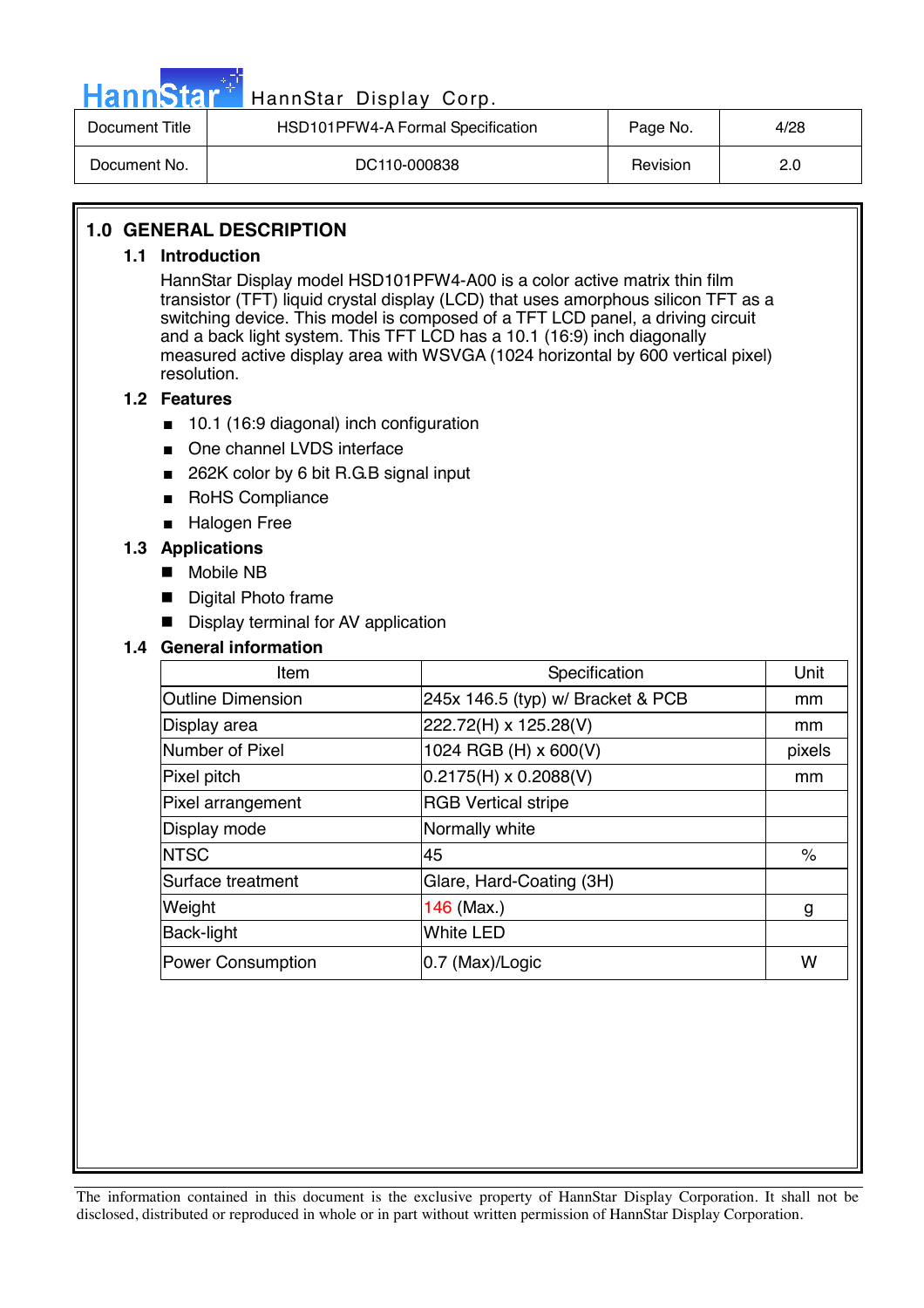| HannStar <sup>*</sup> | HannStar Display Corp.            |          |      |
|-----------------------|-----------------------------------|----------|------|
| Document Title        | HSD101PFW4-A Formal Specification | Page No. | 5/28 |

| Document Title | HODTUTPFW4-A FORMal Specification | Page No. | 5/28 |
|----------------|-----------------------------------|----------|------|
| Document No.   | DC110-000838                      | Revision |      |

#### **1.5 Mechanical Information**

m.

| Item                  |                | Min.  | Typ.  | Max.  | Unit | Remark     |
|-----------------------|----------------|-------|-------|-------|------|------------|
|                       | Horizontal (H) | 244.5 | 245   | 245.5 | mm   | W/ bracket |
| Module<br><b>Size</b> | Vertical (V)   | 146   | 146.5 | 147   | mm   | &PCB       |
|                       | Depth (D)      |       | 3.1   | 3.4   | mm   |            |
| Weight                |                |       | 136   | 146   | g    |            |

### **2.0 ABSOLUTE MAXIMUM RATINGS**

### **2.1 Electrical Absolute Rating**

### **2.1.1 TFT LCD Module**

| Item                     | Symbol | Min.   | Max. | Unit | <b>Note</b> |
|--------------------------|--------|--------|------|------|-------------|
| LED Power Supply voltage | V∟ED   | -0.3   | 6.0  |      | $GND=0$     |
| Logic Supply voltage     | V DD   | $-0.3$ | 6.0  |      |             |

### **2.2 Environment Absolute Rating**

| Item                         | Symbol | Min. | Max. | Unit   | <b>Note</b> |
|------------------------------|--------|------|------|--------|-------------|
| <b>Operating Temperature</b> | opa    |      | 50   | $\sim$ |             |
| Storage Temperature          | l stq  | -20  | 60   | $\sim$ |             |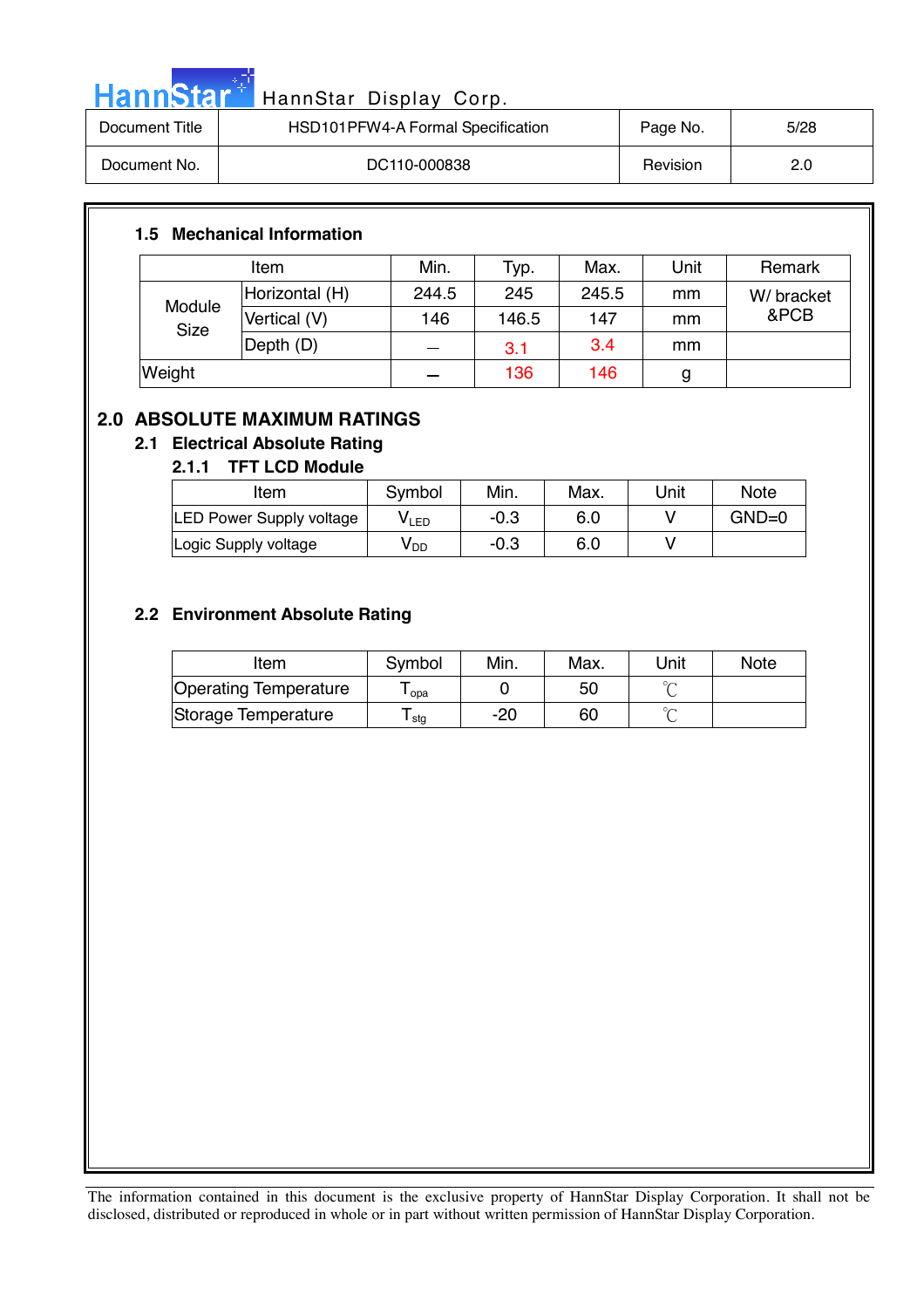

| Document Title | HSD101PFW4-A Formal Specification | Page No. | 6/28 |
|----------------|-----------------------------------|----------|------|
| Document No.   | DC110-000838                      | Revision | 2.0  |

| Item                         |             |                       | Symbol Condition            | Min.    | Typ.           | Max.    | Unit            | <b>Note</b> |
|------------------------------|-------------|-----------------------|-----------------------------|---------|----------------|---------|-----------------|-------------|
| Contrast                     |             | <b>CR</b>             |                             | 400     | 500            |         |                 | (1)(2)(4)   |
|                              |             | Tr                    |                             |         | $\overline{4}$ | 6       |                 |             |
| Response time                |             | <b>Tf</b>             |                             |         | 12             | 19      | (1)(3)<br>msec  |             |
| White luminance<br>(5 point) |             | $Y_L$                 |                             | 170     | 200            |         | $\text{cd/m}^2$ | (1)(4)(5)   |
|                              |             | $R_{x}$               | $\Theta = 0$                |         | (0.605)        |         |                 |             |
|                              | Red         | $R_Y$                 | Normal<br>viewing<br>angle  |         | (0.352)        |         |                 |             |
|                              |             | $G_{x}$               |                             |         | (0.309)        |         |                 |             |
| Color<br>chromaticity        | Green       | $G_Y$                 |                             |         | (0.537)        |         |                 |             |
|                              | <b>Blue</b> | $B_x$                 |                             | $-0.05$ | (0.149)        | $+0.05$ |                 |             |
| (CIE1931)                    |             | $B_Y$                 |                             |         | (0.111)        |         |                 |             |
|                              | White       | $W_{x}$               |                             |         | 0.313          |         |                 |             |
|                              |             | $W_{y}$               |                             |         | 0.329          |         |                 |             |
|                              | Hor.        | $\Theta_L$            |                             | 40      | 45             |         |                 |             |
|                              |             | $\Theta_{\rm R}$      |                             | 40      | 45             |         |                 |             |
| Viewing angle                |             | $\Theta_{\sf U}$      | CR>10                       | 10      | 15             |         |                 | (1)(4)      |
|                              | Ver.        | $\Theta_{\mathsf{D}}$ |                             | 30      | 35             |         |                 |             |
| <b>Brightness uniformity</b> |             | $B_{UNI}$             | $\Theta = 0$<br>(5point)    |         |                | 1.25    |                 | (5)         |
| <b>Brightness Uniformity</b> |             | B <sub>UNI</sub>      | $\Theta = 0$<br>(13 points) |         |                | 1.5     |                 | (6)         |

#### **3.2 Measuring Condition**

- $\blacksquare$  Measuring surrounding : dark room
- Ambient temperature: 25±3°C
- 15min. warm-up time.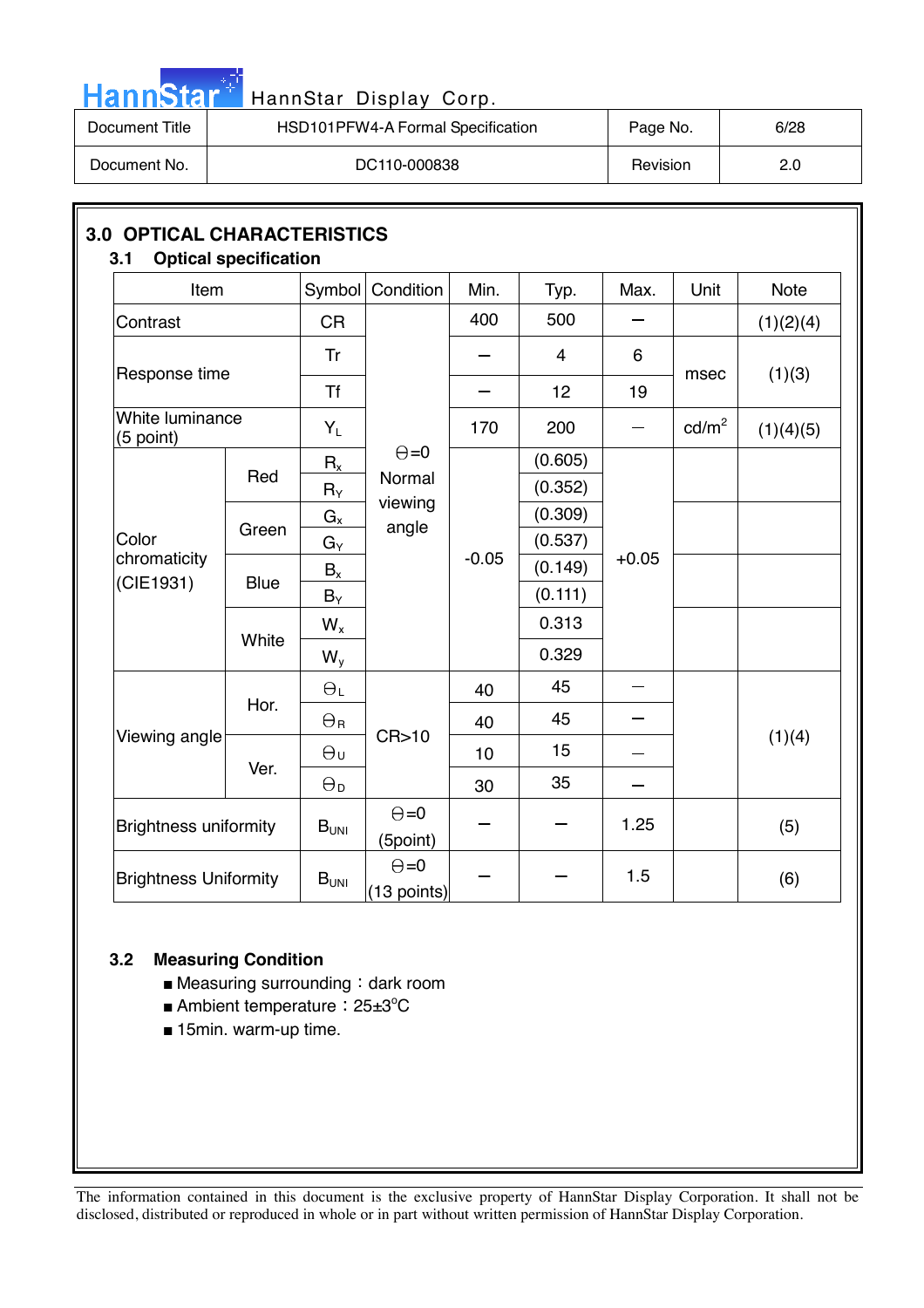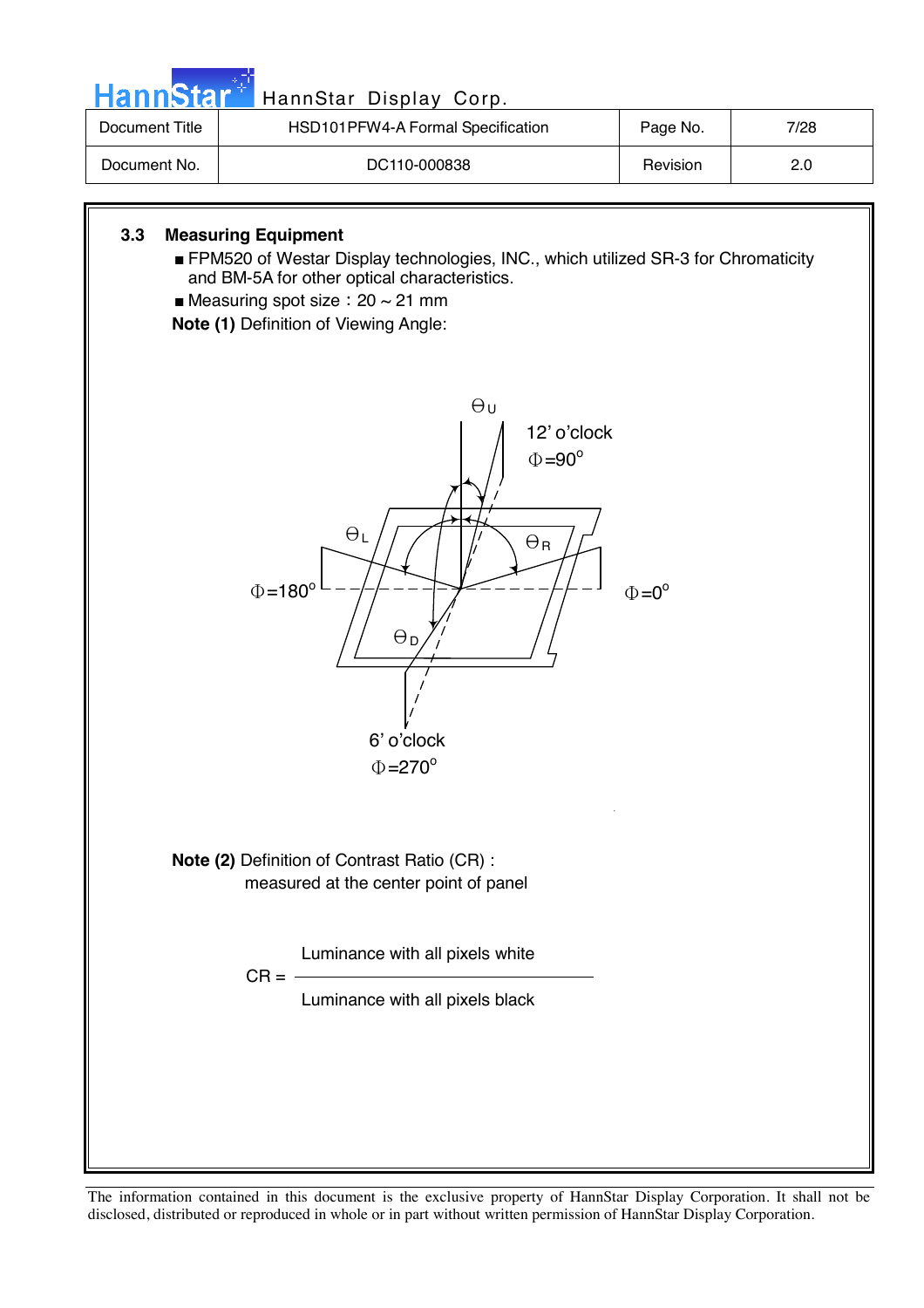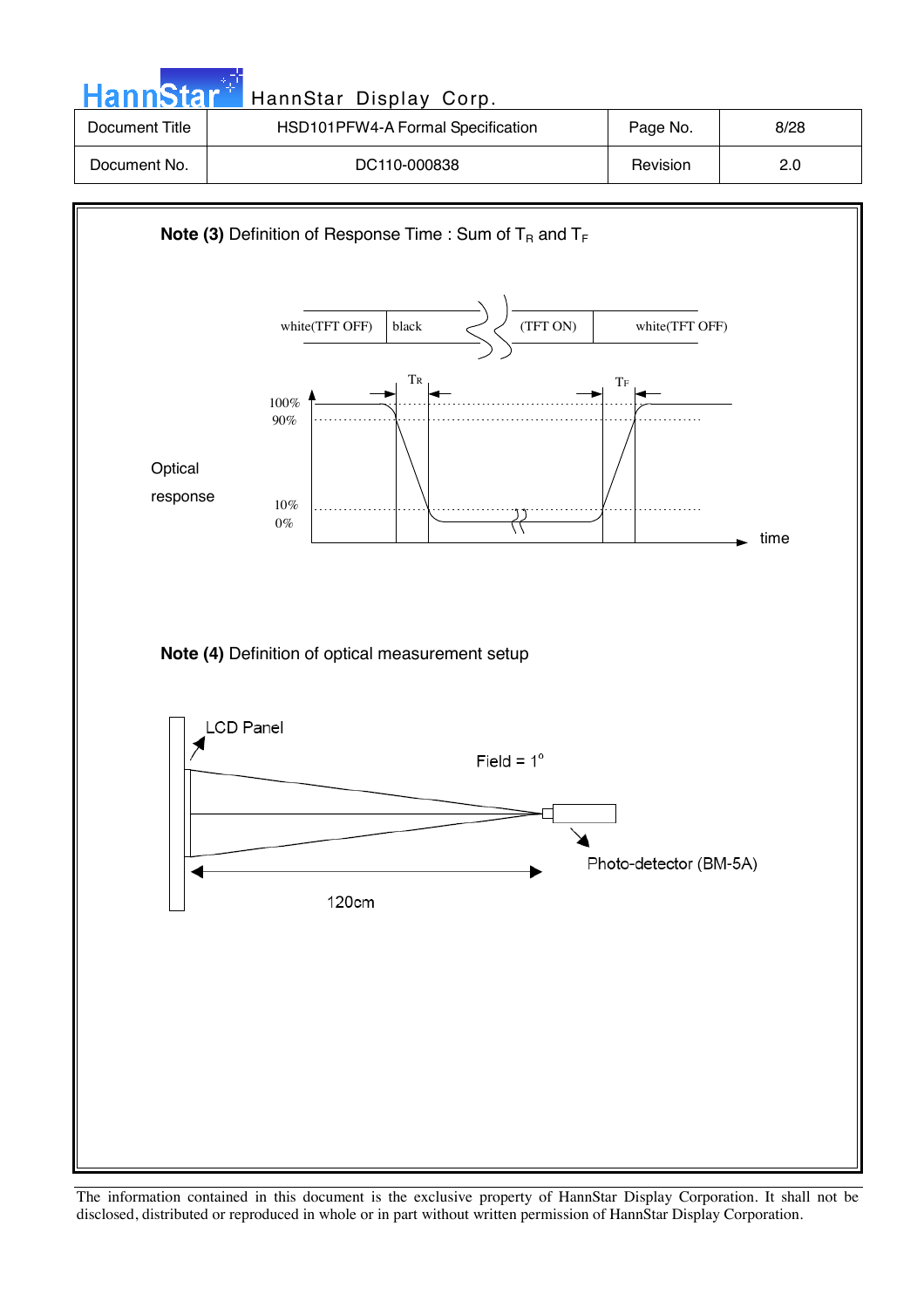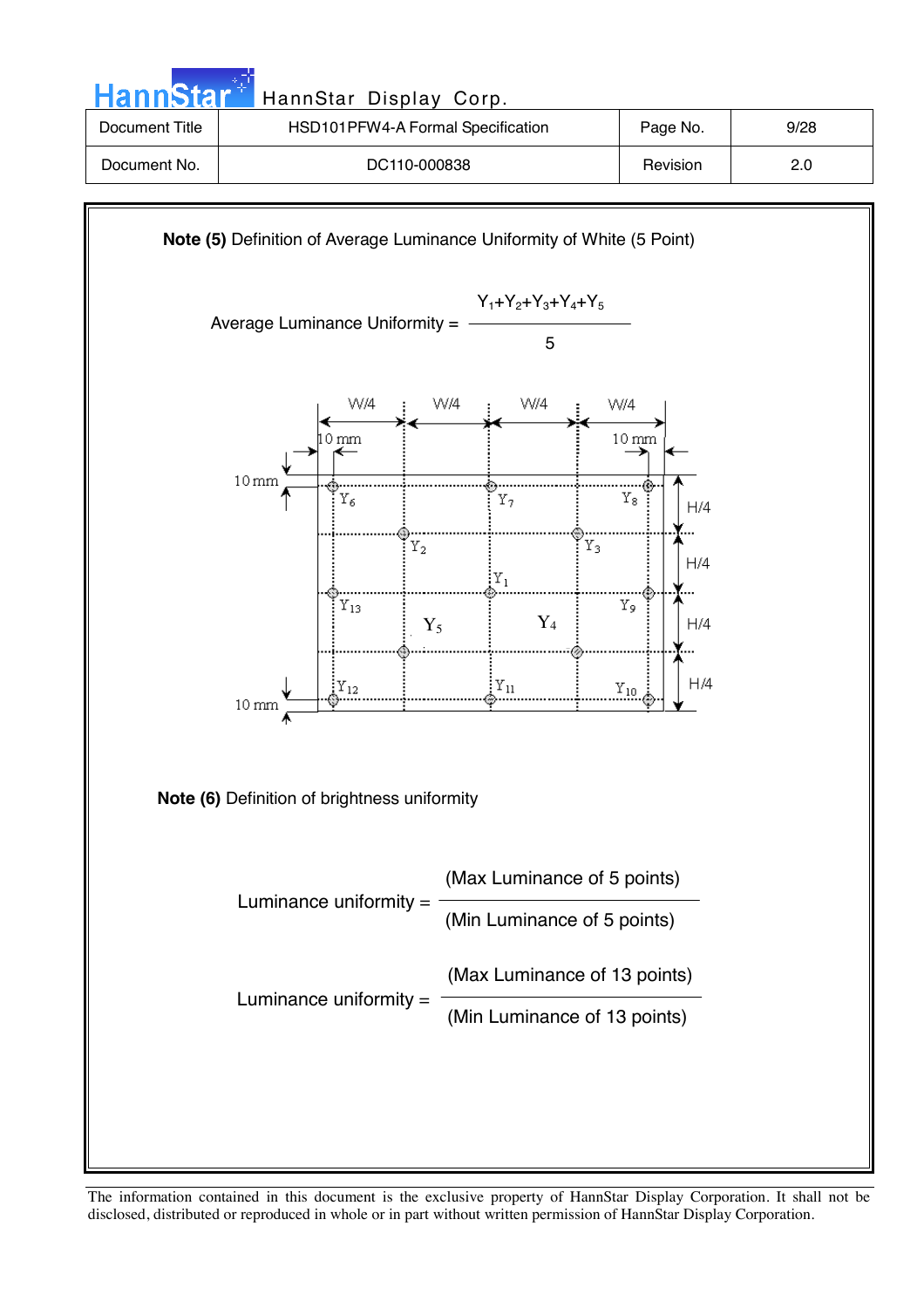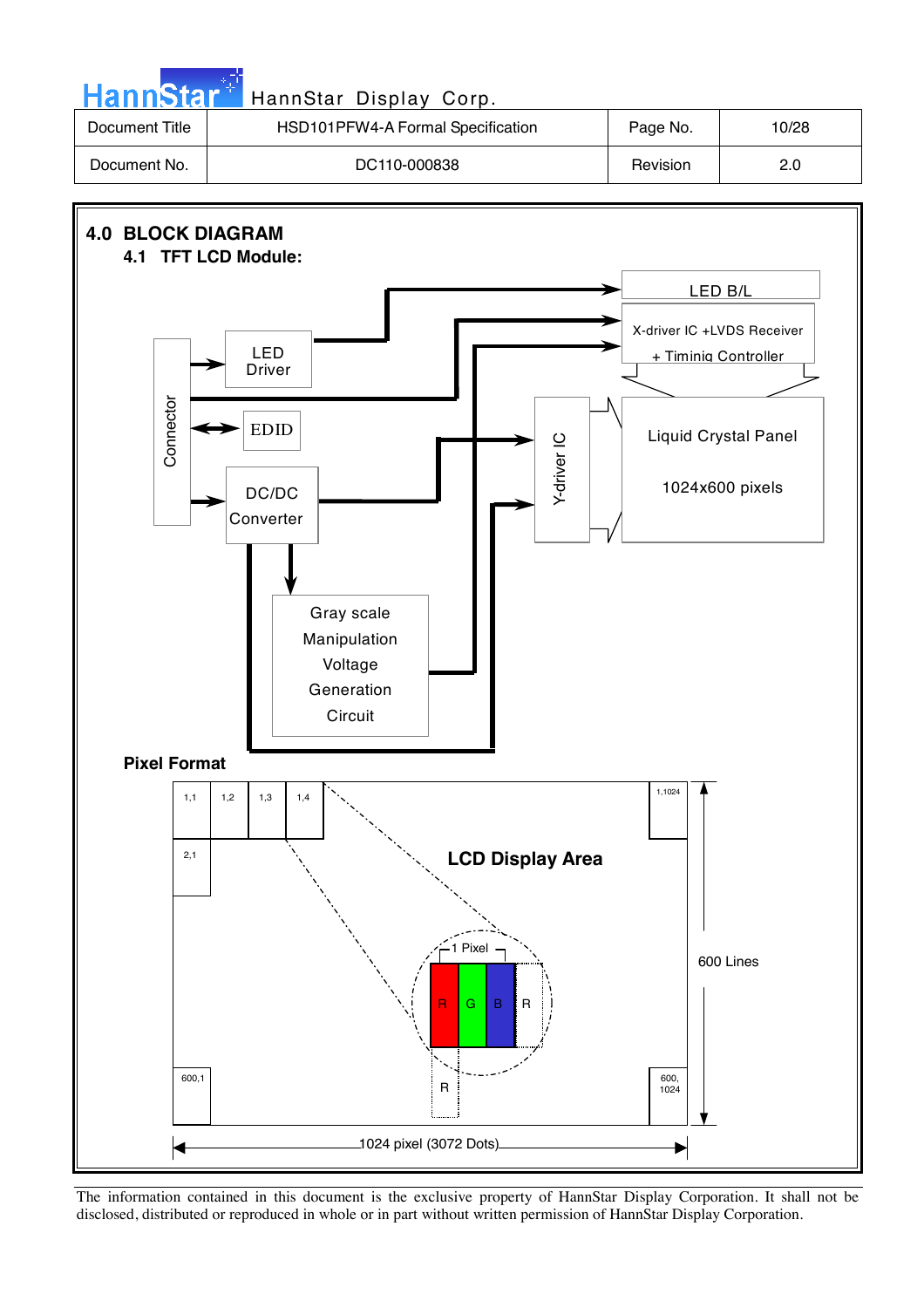| HannStar <sup>+</sup> | HannStar Display Corp.            |          |       |
|-----------------------|-----------------------------------|----------|-------|
| Document Title        | HSD101PFW4-A Formal Specification | Page No. | 11/28 |
| Document No.          | DC110-000838                      | Revision | 2.0   |

والمرادي

|                                             |                    | <b>MSB</b>              |                         |                                  |                                  | LSB                                     | <b>MSB</b>                  |                     |                     |                              |                         | LSB <sub>MSB</sub>           |                     |                         |                                |                                | <b>LSB</b>          | Gray scale                                           |
|---------------------------------------------|--------------------|-------------------------|-------------------------|----------------------------------|----------------------------------|-----------------------------------------|-----------------------------|---------------------|---------------------|------------------------------|-------------------------|------------------------------|---------------------|-------------------------|--------------------------------|--------------------------------|---------------------|------------------------------------------------------|
|                                             | <b>Display</b>     |                         | R5 R4                   | R <sub>3</sub>                   | R <sub>2</sub>                   | R1                                      | R0G5 G4 G3                  |                     |                     | G2G1                         |                         | G0 B5 B4                     |                     | B <sub>3</sub>          | B 2                            | <b>B1</b>                      | B <sub>0</sub>      | level                                                |
|                                             | <b>Black</b>       |                         | L                       | L                                | L                                | L                                       |                             | L                   |                     | L                            | L                       | L                            |                     | L                       | L                              | L                              |                     |                                                      |
|                                             | Blue               | L                       | L                       | L                                | L                                | L                                       | LL                          | L                   | L                   | L                            | L                       | $\overline{\mathbf{H}}$      | $\overline{H}$      | $\overline{\mathsf{H}}$ | $\overline{H}$                 | $\overline{H}$                 | $\overline{H}$      | $\blacksquare$                                       |
|                                             | Green              |                         | L                       | L                                |                                  |                                         | $\frac{1}{\text{H}}$        | $\overline{H}$      | $\overline{H}$      | $\overline{H}$               | $\overline{H}$          | $\frac{1}{\sqrt{2}}$         |                     |                         | L                              |                                |                     |                                                      |
| <b>Basic</b>                                | <b>Light Blue</b>  | Г                       | L                       | L                                |                                  | L                                       | $\overline{\mathsf{H}}$     | $\overline{H}$      | $\overline{H}$      | $\overline{H}$               | $\overline{H}$          | H H                          | $\overline{H}$      | $\overline{H}$          | $\overline{H}$                 | $\overline{H}$                 | $\overline{H}$      | $\blacksquare$                                       |
| color                                       | Red<br>Purple      | Η<br>$\mathsf{H}$       | H<br>$\overline{H}$     | $\overline{H}$<br>$\overline{H}$ | $\overline{H}$<br>$\overline{H}$ | $\mathsf{H}$<br>$\overline{\mathsf{H}}$ | $\frac{1}{\sqrt{2}}$<br>H L | L<br>L              | L<br>L              | L                            | L<br>L                  | $\mathsf L$<br>딝             | L<br>$\overline{H}$ | L<br>$\overline{H}$     | L<br>$\overline{H}$            | L<br>$\overline{H}$            | L<br>$\overline{H}$ | $\overline{\phantom{a}}$                             |
|                                             | Yellow             | Ε                       | $\overline{H}$          | $\overline{H}$                   | $\overline{H}$                   | $\overline{H}$                          | H H                         | $\overline{H}$      | $\overline{H}$      | L<br>$\overline{\mathsf{H}}$ | $\overline{H}$          | H L                          | L                   | L                       | L                              | L                              |                     | $\overline{\phantom{0}}$<br>$\overline{\phantom{a}}$ |
|                                             | White              | H                       | H                       | $\overline{\mathsf{H}}$          | $\overline{\mathsf{H}}$          | $\overline{\mathsf{H}}$                 | H H                         | $\overline{H}$      | Η                   | $\overline{H}$               | $\overline{\mathsf{H}}$ | $\overline{H}$ H             | $\overline{H}$      | Η                       | $\overline{H}$                 | $\overline{H}$                 | $\overline{H}$      |                                                      |
|                                             | <b>Black</b>       | L                       | L                       | L                                | L                                | L                                       | ЦL                          | L                   | L                   | L                            | L                       | L                            | L                   |                         | L                              | L                              |                     | L <sub>0</sub>                                       |
|                                             |                    | L                       | L                       | L                                | L                                | L                                       | HL                          | L                   | L                   | L                            | Г                       | L L                          | L                   | L                       | L                              | L                              |                     | L1                                                   |
|                                             |                    |                         | L                       | L                                | L                                | H                                       | LШ                          | L                   |                     | L                            | L                       | LIL                          | L                   | L                       | L                              | L                              |                     | L2                                                   |
| Gray<br>scale                               | Dark               |                         |                         |                                  |                                  |                                         |                             |                     |                     |                              |                         |                              |                     |                         |                                |                                |                     | L3L60                                                |
| of Red                                      | Light              |                         |                         |                                  |                                  |                                         |                             |                     |                     |                              |                         |                              |                     |                         |                                |                                |                     |                                                      |
|                                             |                    | H                       | H                       | H                                | Н                                | L                                       | HIL                         | L                   | L                   | L                            | L                       | LL                           | L                   | L                       | L                              | L                              |                     | L61                                                  |
|                                             |                    | $\overline{\mathsf{H}}$ | $\overline{\mathsf{H}}$ | $\overline{\mathsf{H}}$          | $\overline{\mathsf{H}}$          | $\overline{\mathsf{H}}$                 | L L                         | L                   | L                   | L                            | L                       | L                            | L                   | L                       | L                              | L                              |                     | L62                                                  |
|                                             | Red                | $\overline{H}$          | $\overline{H}$          | $\overline{\mathsf{H}}$          | $\overline{\mathsf{H}}$          | $\overline{H}$                          | H L                         | L                   | L                   | L                            | L                       | L                            | L                   | L                       | L                              | L                              |                     | Red L63                                              |
|                                             | <b>Black</b>       | L                       | L<br>L                  | L<br>L                           | L<br>L                           | L<br>L                                  | LL<br>LIL                   | L<br>L              | L<br>L              | L                            | L<br>L                  | L<br>НL                      | L                   | L<br>L                  | L<br>L                         | L<br>L                         |                     | L0<br>L1                                             |
|                                             |                    |                         | L                       | L                                |                                  | L                                       | ЦL                          | L                   | L                   | L                            | $\overline{H}$          | LIL                          | L<br>L              | L                       | L                              | L                              |                     | $\overline{L2}$                                      |
| Gray<br>scale of<br>Green                   | Dark<br>Light      |                         |                         |                                  |                                  |                                         |                             |                     |                     |                              |                         |                              |                     |                         |                                |                                |                     | L3L60                                                |
|                                             |                    |                         | L                       | L                                |                                  |                                         | H.                          | Н                   | Н                   | $\mathsf{H}$                 | L                       | HL                           | L                   | L                       | L                              | L                              |                     | L61                                                  |
|                                             |                    |                         | L                       | L                                | L                                | L                                       | .Ē                          | $\overline{H}$      | $\overline{H}$      | $\overline{H}$               | $\overline{H}$          | $\mathsf L$                  | L                   | L                       | L                              | L                              | L                   | L62                                                  |
|                                             | Green              |                         | L                       | L                                | L                                | L                                       | $\frac{1}{\text{H}}$        | H                   | $\overline{H}$      | H                            | $\overline{H}$          | H L                          | L                   | L                       | L                              | L                              |                     | Green L63                                            |
|                                             | <b>Black</b>       |                         | L                       | L                                |                                  | L                                       | 니                           | L                   | L                   | L                            | Г                       | $\Box$                       |                     |                         | L                              |                                |                     | L0                                                   |
|                                             |                    |                         | L                       | L                                |                                  | L                                       | LIL                         | L                   |                     | L                            | Г                       | L                            | L                   |                         | L                              | L                              | $\overline{H}$      | L1                                                   |
|                                             |                    |                         | L                       | L                                |                                  |                                         | LIL                         | L                   | L                   |                              | L                       | $\overline{\phantom{a}}$     |                     | L                       | L                              | $\overline{H}$                 |                     | $\overline{L2}$                                      |
| Gray<br>scale of<br><b>Blue</b>             | Dark<br>Light      |                         |                         |                                  |                                  |                                         |                             |                     |                     |                              |                         |                              |                     |                         |                                |                                |                     | L3L60                                                |
|                                             |                    |                         | L                       | L,                               | ц                                | ட                                       | L L                         | ட                   | ட                   | ┗                            | ட                       | $\overline{\mathsf{L}}$ H    | $\overline{H}$      | $\overline{H}$          | $\overline{H}$                 | L                              | $\overline{1}$      | L61                                                  |
|                                             |                    | Ē                       | L                       | L                                |                                  | L                                       | LL                          | L                   | L                   | L                            | L                       | LН                           | $\mathsf{H}$        | $\mathsf{H}$            | H                              | $\overline{H}$                 | $\mathsf{I}$        | L62                                                  |
|                                             | Blue               | L                       | L                       | L                                |                                  | L                                       | LIL                         | L                   |                     | L                            | L                       | LН                           | $\overline{H}$      | H                       | $\overline{H}$                 | Н                              | H                   | Blue L63                                             |
|                                             | <b>Black</b>       |                         | L                       | L                                |                                  | L                                       | LL                          | L                   |                     | L                            | L                       | Γ                            | L                   | L                       | L                              | L                              |                     | L0                                                   |
|                                             |                    |                         |                         | L                                |                                  | Г                                       | H L                         | L                   |                     | L                            | L                       | НL                           | L                   | L                       | L                              | L                              | $\overline{H}$      | L1                                                   |
|                                             |                    |                         |                         |                                  |                                  | $\overline{H}$                          | LI                          |                     |                     |                              | $\overline{\mathsf{H}}$ |                              |                     |                         |                                | $\overline{H}$                 |                     | $\overline{L2}$                                      |
| Gray<br>scale of<br>White &<br><b>Black</b> | Dark<br>↑<br>Light |                         |                         |                                  |                                  |                                         |                             |                     |                     |                              |                         |                              |                     |                         |                                |                                |                     | L3L60                                                |
|                                             |                    |                         |                         |                                  |                                  |                                         |                             |                     |                     |                              |                         |                              |                     |                         |                                |                                |                     |                                                      |
|                                             |                    | Н<br>$\overline{H}$     | Н<br>$\overline{H}$     | H<br>$\overline{H}$              | Н<br>$\overline{H}$              | L<br>$\overline{H}$                     | нH<br>듴                     | Н<br>$\overline{H}$ | Н<br>$\overline{H}$ | H<br>$\overline{H}$          | L<br>$\overline{H}$     | нĮн<br>$\frac{}{\mathsf{H}}$ | H<br>$\overline{H}$ | Н<br>$\overline{H}$     | $\mathsf{H}$<br>$\overline{H}$ |                                | $\mathsf{H}$        | L61<br>L62                                           |
|                                             | White              | $\overline{H}$          | $\overline{H}$          | $\overline{H}$                   | $\overline{H}$                   | $\overline{H}$                          | H H                         | $\overline{H}$      | $\overline{H}$      | $\overline{H}$               | Η                       | H H                          | $\overline{H}$      | H                       | $\overline{H}$                 | $\mathsf{H}$<br>$\overline{H}$ | $\overline{H}$      | White L63                                            |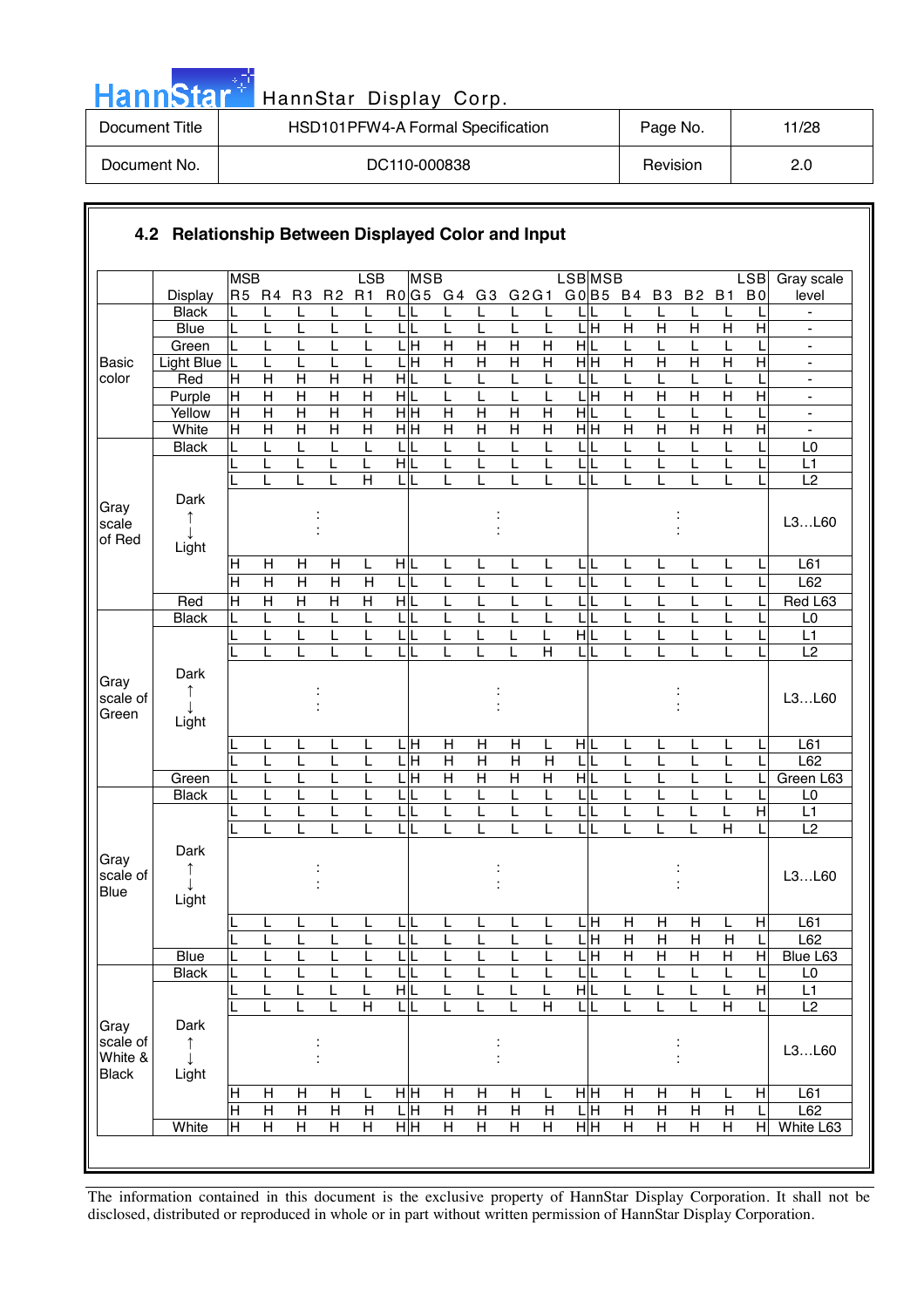

| Document Title | HSD101PFW4-A Formal Specification | Page No. | 12/28 |
|----------------|-----------------------------------|----------|-------|
| Document No.   | DC110-000838                      | Revision | 2.0   |

| Pin            | <b>Signal</b>      | <b>Description</b>                      |
|----------------|--------------------|-----------------------------------------|
| 1              | <b>GND</b>         | Ground                                  |
| $\overline{2}$ | <b>AVDD</b>        | PowerSupply, 3.3V(typical)              |
| 3              | <b>AVDD</b>        | PowerSupply, 3.3V(typical)              |
| 4              | <b>DVDD</b>        | DDC3.3V power                           |
| 5              | <b>NC</b>          | <b>NC</b>                               |
| 6              | <b>SCL</b>         | <b>DDC Clock</b>                        |
| 7              | <b>SDA</b>         | <b>DDC</b> Data                         |
| 8              | Rin0-              | - LVDSdifferential data input           |
| 9              | $Rin0+$            | + LVDSdifferential data input           |
| 10             | <b>GND</b>         | Ground                                  |
| 11             | Rin1-              | - LVDSdifferential data input           |
| 12             | $Rin1+$            | + LVDSdifferential data input           |
| 13             | <b>GND</b>         | Ground                                  |
| 14             | Rin <sub>2</sub> - | - LVDSdifferential data input           |
| 15             | $Rin2+$            | + LVDSdifferential data input           |
| 16             | <b>GND</b>         | Ground                                  |
| 17             | CIkIN-             | - LVDSdifferential data input           |
| 18             | CIkIN+             | + LVDSdifferential data input           |
| 19             | <b>GND</b>         | Ground                                  |
| 20             | VDDA_EN            | VDDA on/off                             |
| 21             | <b>NC</b>          | No Connection                           |
| 22             | <b>GND</b>         | Ground                                  |
| 23             | <b>NC</b>          | No Connection                           |
| 24             | <b>NC</b>          | No Connection                           |
| 25             | <b>GND</b>         | Ground                                  |
| 26             | <b>NC</b>          | No Connection                           |
| 27             | <b>NC</b>          | No Connection                           |
| 28             | <b>GND</b>         | Ground                                  |
| 29             | <b>NC</b>          | No Connection                           |
| 30             | <b>NC</b>          | No Connection                           |
| 31             | VLED_GND           | <b>LED Ground</b>                       |
| 32             | <b>VLED GND</b>    | <b>LED Ground</b>                       |
| 33             | VLED_GND           | <b>LED Ground</b>                       |
| 34             | <b>NC</b>          | No Connection                           |
| 35             | <b>PWM</b>         | System PWM Signal Input                 |
| 36             | VLED_EN            | LED enable pin(+3.3V input)/VLED on/off |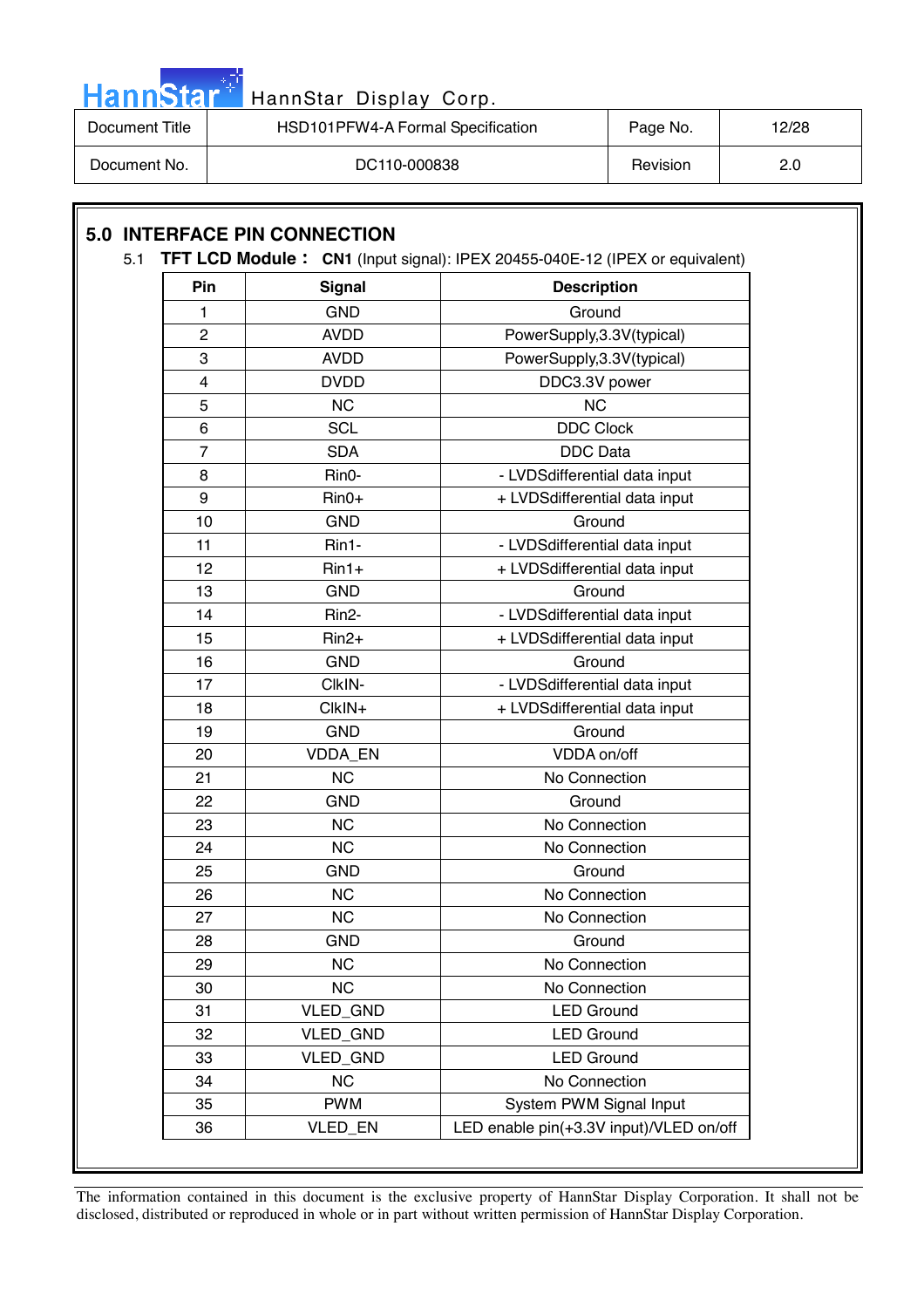| Document No.<br>$\overline{37}$<br>38<br>39<br>40 | <b>VLED</b> | DC110-000838            |                                                               |                                                                          | Page No.        |           | 13/28                                                                                                                                                    |  |
|---------------------------------------------------|-------------|-------------------------|---------------------------------------------------------------|--------------------------------------------------------------------------|-----------------|-----------|----------------------------------------------------------------------------------------------------------------------------------------------------------|--|
|                                                   |             |                         |                                                               |                                                                          | Revision        |           | 2.0                                                                                                                                                      |  |
|                                                   |             |                         |                                                               |                                                                          |                 |           |                                                                                                                                                          |  |
|                                                   |             | $\overline{\text{NC}}$  |                                                               | <b>No Connection</b>                                                     |                 |           |                                                                                                                                                          |  |
|                                                   |             |                         |                                                               | <b>LED Power Supply5V</b>                                                |                 |           |                                                                                                                                                          |  |
|                                                   |             | <b>VLED</b>             | <b>LED Power Supply5V</b>                                     |                                                                          |                 |           |                                                                                                                                                          |  |
|                                                   |             | <b>VLED</b>             | <b>LED Power Supply5V</b>                                     |                                                                          |                 |           |                                                                                                                                                          |  |
| [Note]                                            |             |                         |                                                               |                                                                          |                 |           |                                                                                                                                                          |  |
|                                                   |             |                         |                                                               |                                                                          |                 |           |                                                                                                                                                          |  |
|                                                   |             |                         |                                                               |                                                                          |                 |           |                                                                                                                                                          |  |
|                                                   |             |                         |                                                               |                                                                          |                 |           |                                                                                                                                                          |  |
|                                                   |             |                         |                                                               |                                                                          |                 |           |                                                                                                                                                          |  |
|                                                   |             |                         |                                                               |                                                                          |                 |           |                                                                                                                                                          |  |
|                                                   |             |                         |                                                               |                                                                          |                 |           |                                                                                                                                                          |  |
|                                                   |             |                         |                                                               |                                                                          |                 |           |                                                                                                                                                          |  |
|                                                   |             |                         |                                                               |                                                                          |                 |           |                                                                                                                                                          |  |
|                                                   |             |                         |                                                               |                                                                          |                 |           |                                                                                                                                                          |  |
|                                                   | Parameter   |                         |                                                               | Min                                                                      | Typ             | Max       | Unit                                                                                                                                                     |  |
| ADJ Logic-High Level                              |             |                         |                                                               |                                                                          | 3.3             |           |                                                                                                                                                          |  |
|                                                   |             | $V_{ADJH}$              |                                                               |                                                                          |                 | 3.6       | $\mathsf{V}$                                                                                                                                             |  |
| ADJ Logic-Low Level<br>Dimming Frequency          |             | $V_{ADJL}$<br>$F_{ADJ}$ |                                                               | $\pmb{0}$<br>18                                                          | $\pmb{0}$<br>20 | 0.4<br>22 | V<br>kHz                                                                                                                                                 |  |
|                                                   |             | <b>Bright</b><br>Dark   | Luminance<br>Luminance<br>Luminance<br>Duty $(0\%)$<br>Symbol | Duty(100%)<br>(2) ADJ Signal=0~3.3V, Operation Conditions:<br>Conditions | $1.8$           | Duty      | Note: The brightness of LCD panel could be changed by adjusting PWM<br>(1) ADJ can adjust brightness to control Pin. Pulse duty the bigger the brighter. |  |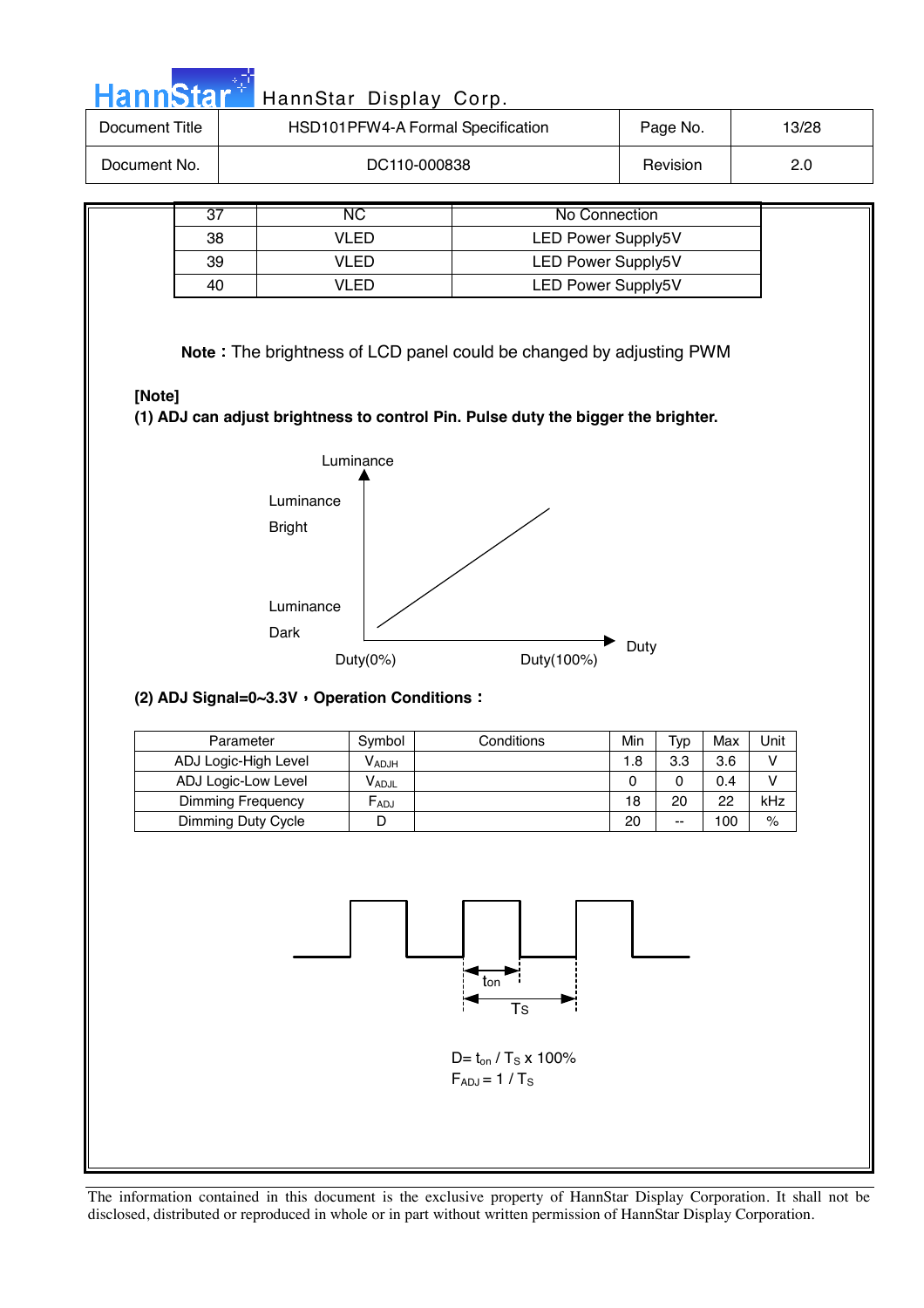

| Document Title | HSD101PFW4-A Formal Specification | Page No. | 14/28 |
|----------------|-----------------------------------|----------|-------|
| Document No.   | DC110-000838                      | Revision | 2.0   |

#### (3) VLED\_EN & VDDA\_EN & CABC\_EN > Operation Conditions :

| <b>Parameter</b>                              | Symbol       | Min   | <b>Typ</b> | <b>Max</b> | <b>Units</b> | <b>Remark</b> |
|-----------------------------------------------|--------------|-------|------------|------------|--------------|---------------|
| LED enable pin<br>(control LED driver circuit | LED EN $(H)$ | 3.0   | 3.3        | 3.6        | Volt         | _ED on        |
| on/off)                                       | LED_EN(L)    | $- -$ |            | 0.2        |              | LED off       |
| VDD on/off signal<br>(control Panel VDD power | VDDA_EN(H)   | 3.0   | 3.3        | 3.6        | Volt         | VDD on        |
| source on/off)                                | VDDA_EN(L)   | $-$   |            | 0.2        |              | VDD off       |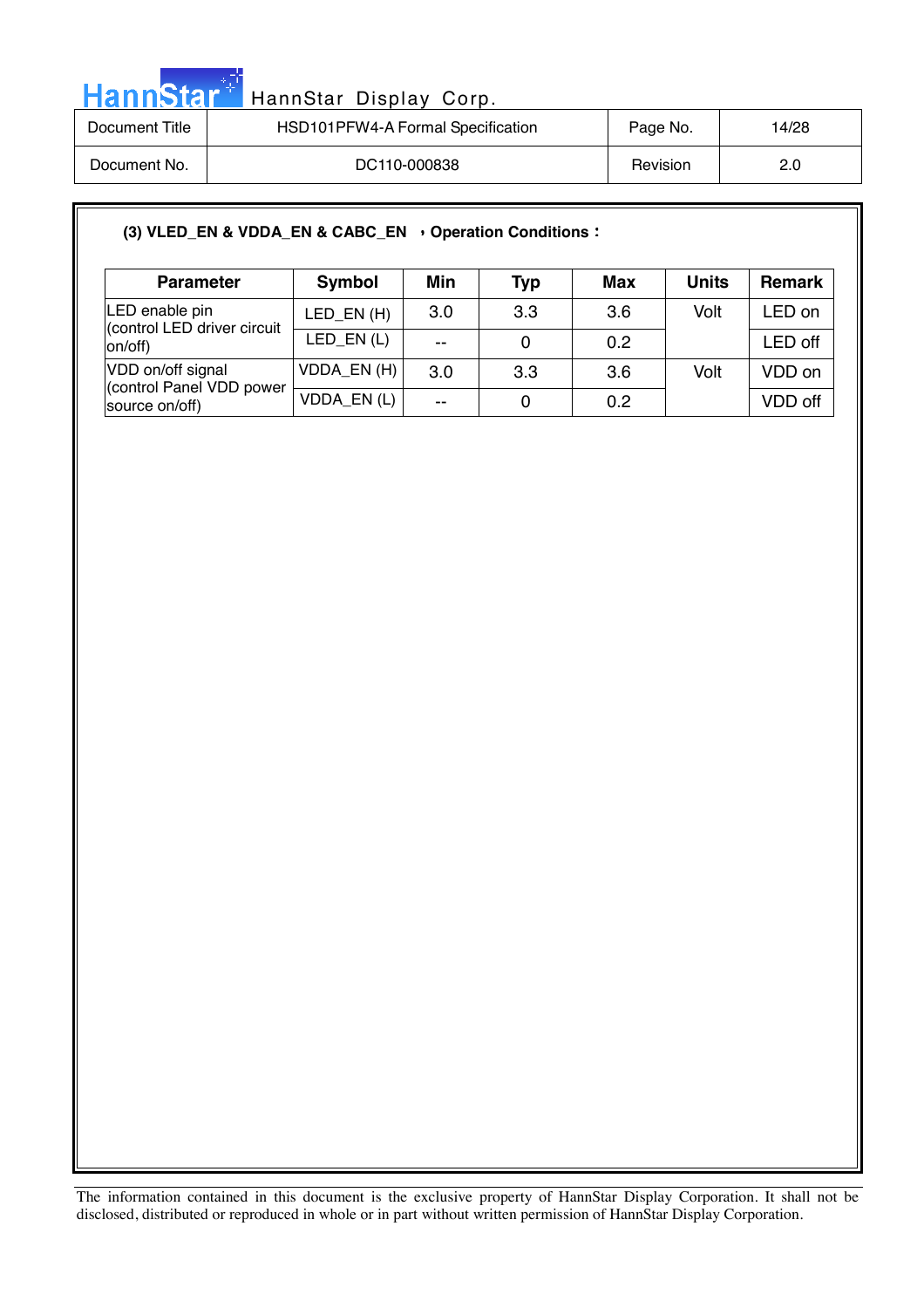|                | HannStar*                                                   | HannStar Display Corp.                        |              |      |      |             |                                              |  |  |  |
|----------------|-------------------------------------------------------------|-----------------------------------------------|--------------|------|------|-------------|----------------------------------------------|--|--|--|
| Document Title |                                                             | HSD101PFW4-A Formal Specification<br>Page No. |              |      |      |             | 15/28                                        |  |  |  |
| Document No.   |                                                             |                                               | DC110-000838 |      |      |             | Revision<br>2.0                              |  |  |  |
|                | <b>6.0 ELECTRICAL CHARACTERISTICS</b><br>6.1 TFT LCD Module |                                               |              |      |      |             |                                              |  |  |  |
|                | <b>Item</b>                                                 | Symbol                                        | Min.         | Typ. | Max. | <b>Unit</b> | <b>Note</b>                                  |  |  |  |
|                | Supply Voltage                                              | $V_{DD}$                                      | 3.0          | 3.3  | 3.6  | V           | Note $(1)$                                   |  |  |  |
|                | Current of<br>power supply                                  | <b>IDD</b>                                    |              | 0.19 |      | A           | $V_{DD}$ =3.3V<br>Ta= $25^{\circ}$ C fv=60Hz |  |  |  |

**Note** : (1)  $V_{DD}$ -dip condition :

When VDD operating within  $2.7V \leq VDD < 3.0V$ , td  $\leq 10$ ms, the display may momentarily become abnormal .

Inrush current  $\vert$  I<sub>RUSH</sub>  $\vert$  -  $\vert$  -  $\vert$  1.50  $\vert$  A  $\vert$  Note (4)

VDD<2.7V, VDD dip condition should also follow the Power On/Off conditions for supply voltage.

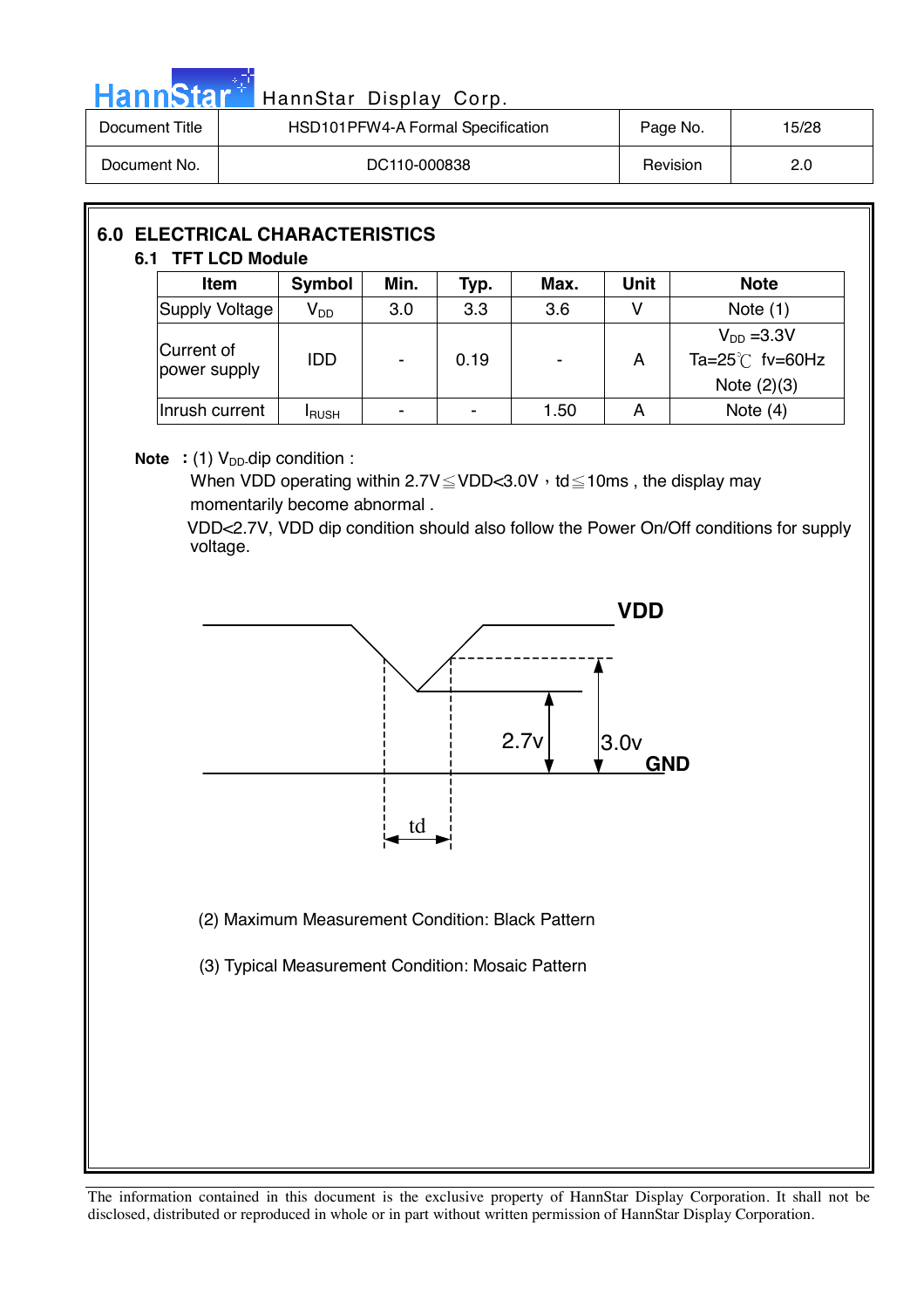| HannStar*      | HannStar Display Corp.            |          |       |
|----------------|-----------------------------------|----------|-------|
| Document Title | HSD101PFW4-A Formal Specification | Page No. | 16/28 |
| Document No.   | DC110-000838                      | Revision | 2.0   |

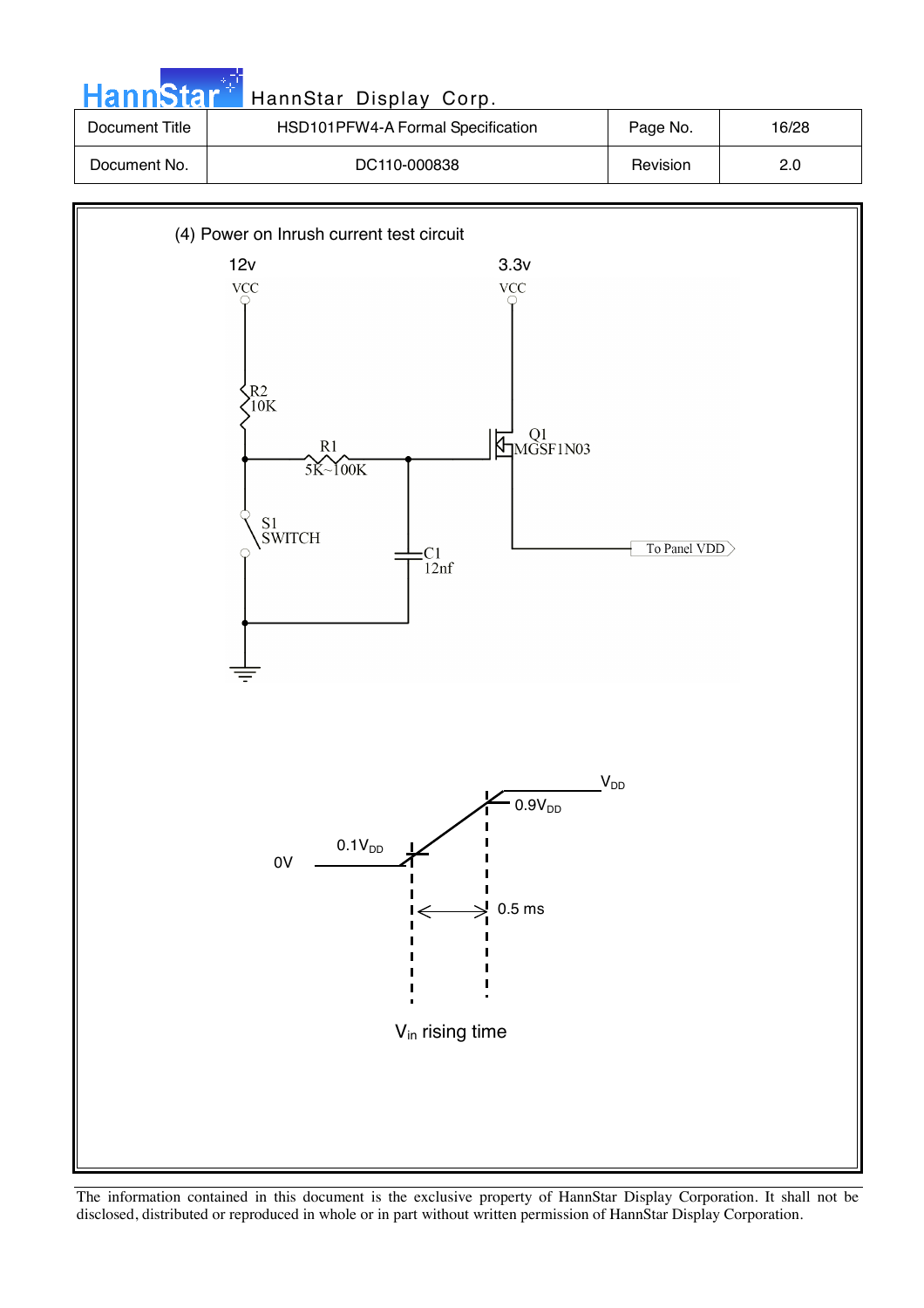| HannStar <sup>*</sup> | HannStar Display Corp.            |          |       |
|-----------------------|-----------------------------------|----------|-------|
| Document Title        | HSD101PFW4-A Formal Specification | Page No. | 17/28 |
| Document No.          | DC110-000838                      | Revision | 2.0   |

#### **6.2 Switching Characteristics for LVDS Receiver**

| Item                              | Symbol             | Min.   | Typ. | Max.  | <b>Unit</b> | Conditions |
|-----------------------------------|--------------------|--------|------|-------|-------------|------------|
| Differential Input High Threshold | Vth                |        |      | 100   | mV          | $VCM=1.2V$ |
| Differential Input Low Threshold  | Vtl                | $-100$ |      |       | mV          |            |
| Input Current                     | <b>I</b> IN        | $-10$  |      | $+10$ | uA          |            |
| Differential input Voltage        | IV <sub>ID</sub> I | 0.2    |      | 0.6   | v           |            |
| Common Mode Voltage Offset        | $V_{CM}$           | 0.7    | 1.2  | 1.6   | v           |            |

#### **6.3 Bit Mapping & Interface Definition**



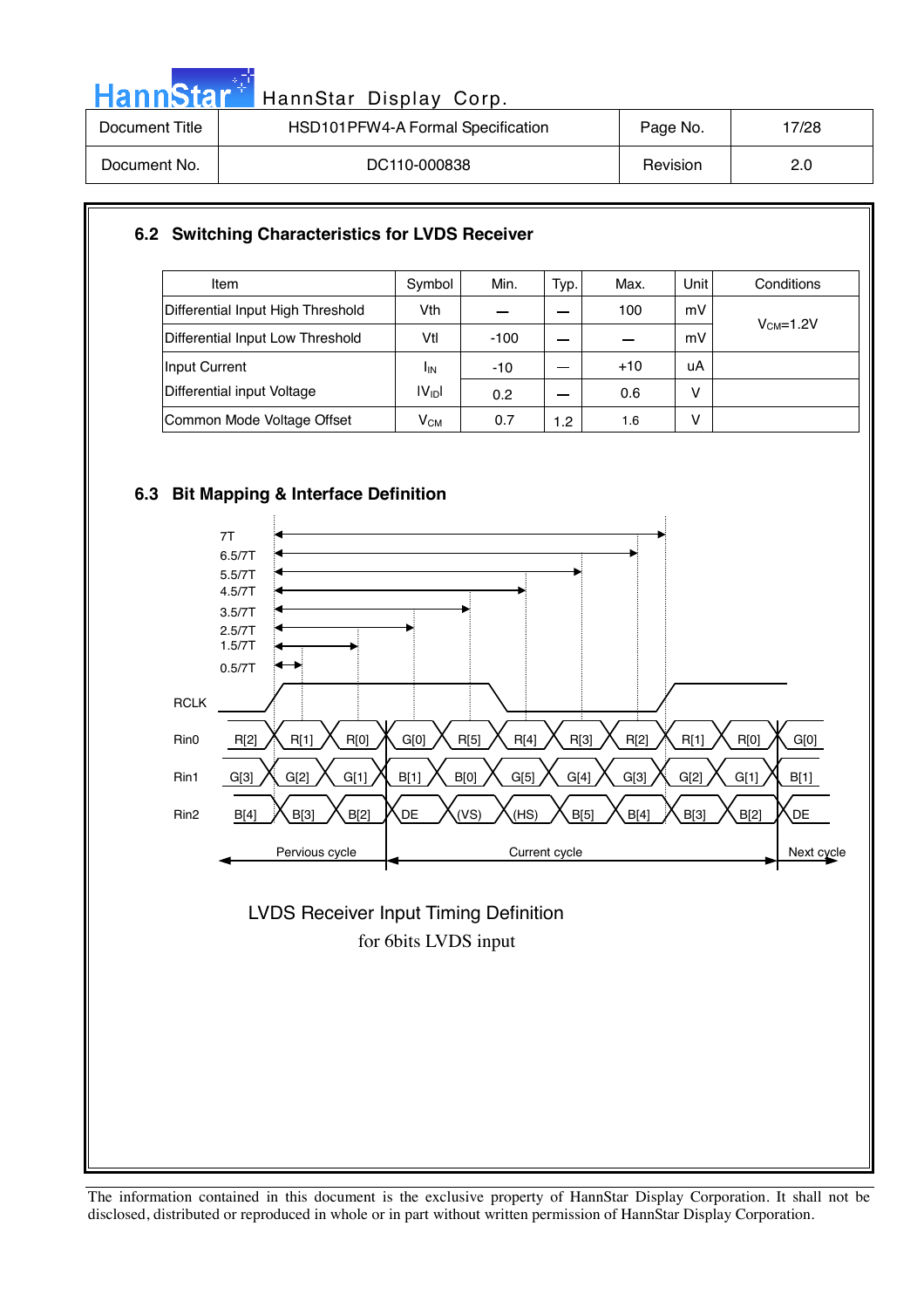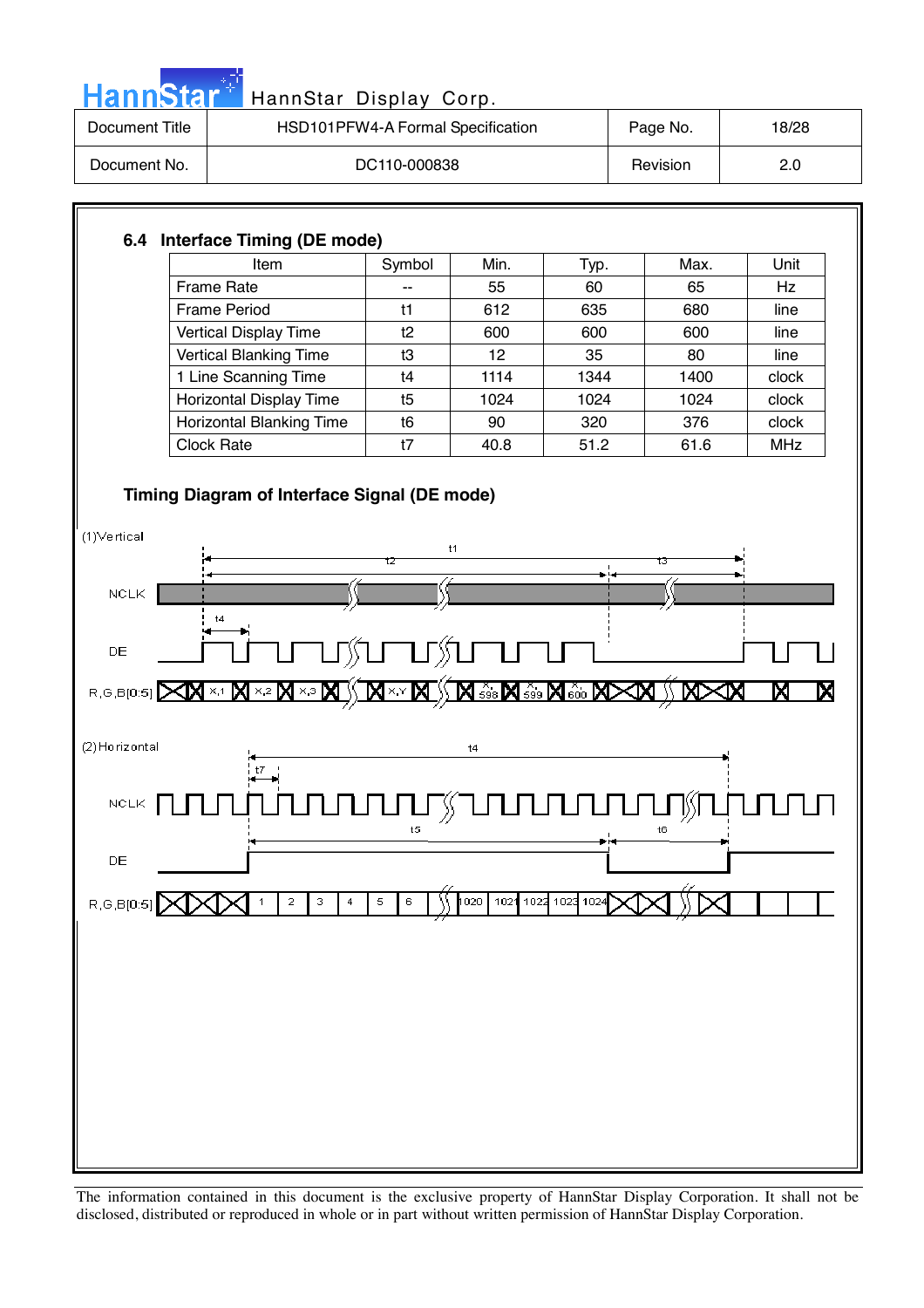|                                                                                                                                                                                                  |                         | HannStar Display Corp.   |                                                      |                                   |              |                         |             |
|--------------------------------------------------------------------------------------------------------------------------------------------------------------------------------------------------|-------------------------|--------------------------|------------------------------------------------------|-----------------------------------|--------------|-------------------------|-------------|
| Document Title                                                                                                                                                                                   |                         |                          |                                                      | HSD101PFW4-A Formal Specification |              | Page No.                | 19/28       |
| Document No.                                                                                                                                                                                     |                         |                          | DC110-000838                                         |                                   |              | Revision                | 2.0         |
|                                                                                                                                                                                                  |                         |                          |                                                      |                                   |              |                         |             |
| 6.5 Power On / Off Sequence                                                                                                                                                                      |                         |                          |                                                      |                                   |              |                         |             |
| TP <sub>1</sub><br><b>TP10</b><br>$\mapsto$<br>$0.9V_{\text{DD}}$<br>0.9V <sub>DD</sub><br>AVDD(3.3V) & VLED(5V)<br>$0.1V_{DD}$<br>0.1V <sub>DD</sub><br>0V<br>$\rightarrow$ TP9<br>ι←π<br>+∋тр2 |                         |                          |                                                      |                                   |              |                         |             |
| VDDA_EN                                                                                                                                                                                          |                         |                          |                                                      |                                   |              |                         | <b>TP11</b> |
|                                                                                                                                                                                                  | $0V -$                  |                          | УГРЗ∣ <mark>&lt;</mark>                              |                                   |              | $P8 \rightleftharpoons$ |             |
| LVDS Signal & Clock                                                                                                                                                                              | 0V                      |                          | TP4                                                  |                                   |              | TP7 $K$                 |             |
| LED dimming, PWM                                                                                                                                                                                 |                         |                          |                                                      |                                   |              |                         |             |
|                                                                                                                                                                                                  | 0V                      |                          |                                                      |                                   | $\leftarrow$ |                         |             |
| LED_EN                                                                                                                                                                                           |                         |                          |                                                      | TP <sub>5</sub>                   | TP6          |                         |             |
|                                                                                                                                                                                                  | 0V                      |                          |                                                      |                                   |              |                         |             |
|                                                                                                                                                                                                  |                         |                          |                                                      |                                   |              |                         |             |
|                                                                                                                                                                                                  | Item<br>TP <sub>1</sub> | Min.<br>0.5              | Typ.<br>--                                           | Max.<br>10                        | Unit         | Remark                  |             |
|                                                                                                                                                                                                  | TP <sub>2</sub>         | 10                       | $\overline{\phantom{a}}$                             | --                                | msec<br>msec |                         |             |
|                                                                                                                                                                                                  | TP3                     | 30                       | 40                                                   | 90                                | msec         |                         |             |
|                                                                                                                                                                                                  | TP4                     | 200                      | $\overline{\phantom{a}}$                             | $\overline{\phantom{a}}$          | msec         |                         |             |
|                                                                                                                                                                                                  | TP <sub>5</sub>         | 10 <sub>1</sub>          | $\overline{\phantom{a}}$                             | $\overline{\phantom{a}}$          | msec         |                         |             |
|                                                                                                                                                                                                  | TP <sub>6</sub><br>TP7  | $\pmb{0}$<br>110         | $\overline{\phantom{a}}$<br>$\overline{\phantom{a}}$ | $\overline{\phantom{a}}$<br>--    | msec         |                         |             |
|                                                                                                                                                                                                  | TP <sub>8</sub>         | $\pmb{0}$                | 16                                                   | 80                                | msec<br>msec |                         |             |
|                                                                                                                                                                                                  | TP <sub>9</sub>         | $\pmb{0}$                | $\overline{\phantom{a}}$                             | $\overline{\phantom{a}}$          | msec         | Must exceed 0           |             |
|                                                                                                                                                                                                  | <b>TP10</b>             | $\overline{\phantom{a}}$ | 10                                                   | 30                                | msec         |                         |             |
|                                                                                                                                                                                                  | <b>TP11</b>             | 1000                     | $\overline{\phantom{a}}$                             | 44                                | msec         |                         |             |
|                                                                                                                                                                                                  |                         |                          |                                                      |                                   |              |                         |             |

والمراجع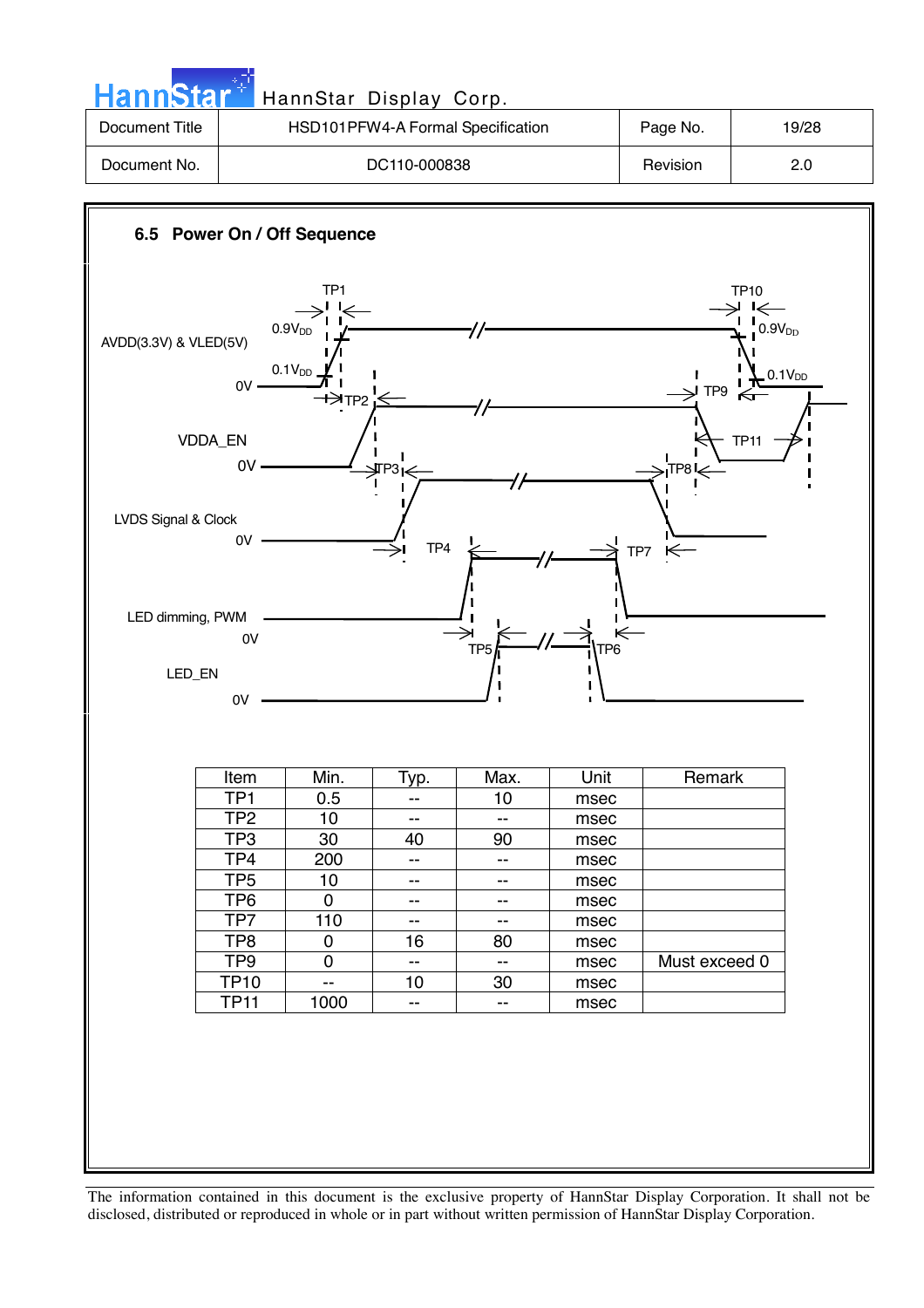Hann Star<sup>t HannStar</sup> Display Corp.

| Document Title | HSD101PFW4-A Formal Specification | Page No. | 20/28 |
|----------------|-----------------------------------|----------|-------|
| Document No.   | DC110-000838                      | Revision | 2.0   |

Note: (1) The supply voltage of the external system for the module input should be the same as the definition of  $V_{DD}$ .

- (2) Apply the lamp volatge within the LCD operation range. When the back-light turns on before the LCD operation or the LCD truns off before the back-light turns off, the display may momentarily become white.
- (3) In case of  $VDD =$  off level, please keep the level of input signal on the low or keep a high impedance.
- (4) TP4 should be measured after the module has been fully discharged between power off and on period.
- (5) Interface signal shall not be kept at high impedance when the power is on.

#### **6.6 Backlight Unit**

| <b>Parameter</b>                | Symbol                  | Min    | Typ   | <b>Max</b> | <b>Units</b> | <b>Condition</b>                 |
|---------------------------------|-------------------------|--------|-------|------------|--------------|----------------------------------|
| <b>LED Current</b>              | ΙF                      | $- -$  | 17.5  | 18.55      | mA           | Ta= $25^{\circ}$                 |
| <b>LED Voltage</b>              | $\mathsf{V}_\mathsf{F}$ | 3.0    | 3.2   | 3.4        | Volt         | Ta= $25^{\circ}$                 |
| <b>LED Power</b><br>consumption | $P_{LED}$               | --     | 1.34  | 1.51       | Watt         | Ta= $25^{\circ}$ C<br>Note $(1)$ |
| <b>ILED Life-Time</b>           | N/A                     | 10,000 | $- -$ | $- -$      | Hour         | Ta= $25^{\circ}$                 |
|                                 |                         |        |       |            |              | $I_F = 20mA$<br>Note $(2)$       |

**Note (1):** Calculator value for reference P=I<sub>F</sub> x V<sub>F</sub> x N (LED Qty')

 **Note (2):** The LED lifetime defines as the estimated time to 50% degradation of final luminous.

#### **6.7 LED Driver**

#### **6.7.1 Absolute Maximum Ratings**

| Item                            | Symbol                    | Min.  | Max. | <b>Jnit</b> | <b>Note</b> |
|---------------------------------|---------------------------|-------|------|-------------|-------------|
| <b>LED Power Supply voltage</b> | V LED                     | -0.3  |      | Volt        |             |
| LED EN, PWM pin Voltage         | $V_{EN}$<br>$V_{\rm PWM}$ | $- -$ | 5.5  | Volt        |             |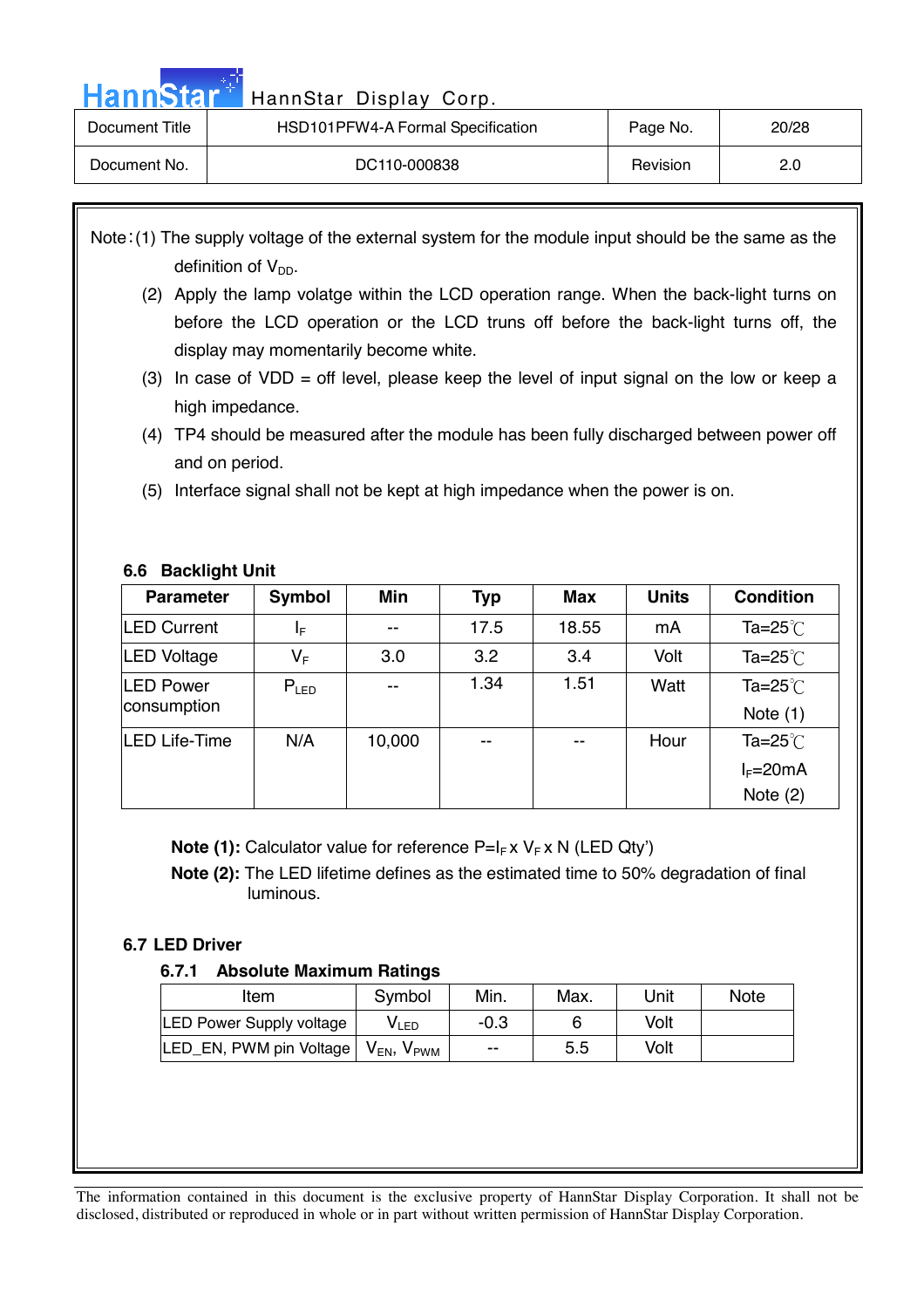| HannStar <sup>+</sup> | HannStar Display Corp.            |          |       |
|-----------------------|-----------------------------------|----------|-------|
| Document Title        | HSD101PFW4-A Formal Specification | Page No. | 21/28 |
| Document No.          | DC110-000838                      | Revision | 2.0   |

#### **6.7.2 DC Electrical Characteristics**

| <b>Parameter</b>                   | <b>Symbol</b>     | Min   | Typ   | <b>Max</b> | <b>Units</b> | <b>Remark</b> |
|------------------------------------|-------------------|-------|-------|------------|--------------|---------------|
| <b>LED Power</b><br>Supply Voltage | V <sub>LED</sub>  | 4.5   | $- -$ | 5.5        | Volt         |               |
| <b>PWM High</b><br>Threshold       | V <sub>PWMH</sub> | 3.0   | $- -$ | $- -$      | Volt         |               |
| <b>PWM Low</b><br>Threshold        | Vpwml             | $- -$ | $- -$ | 0.2        | Volt         |               |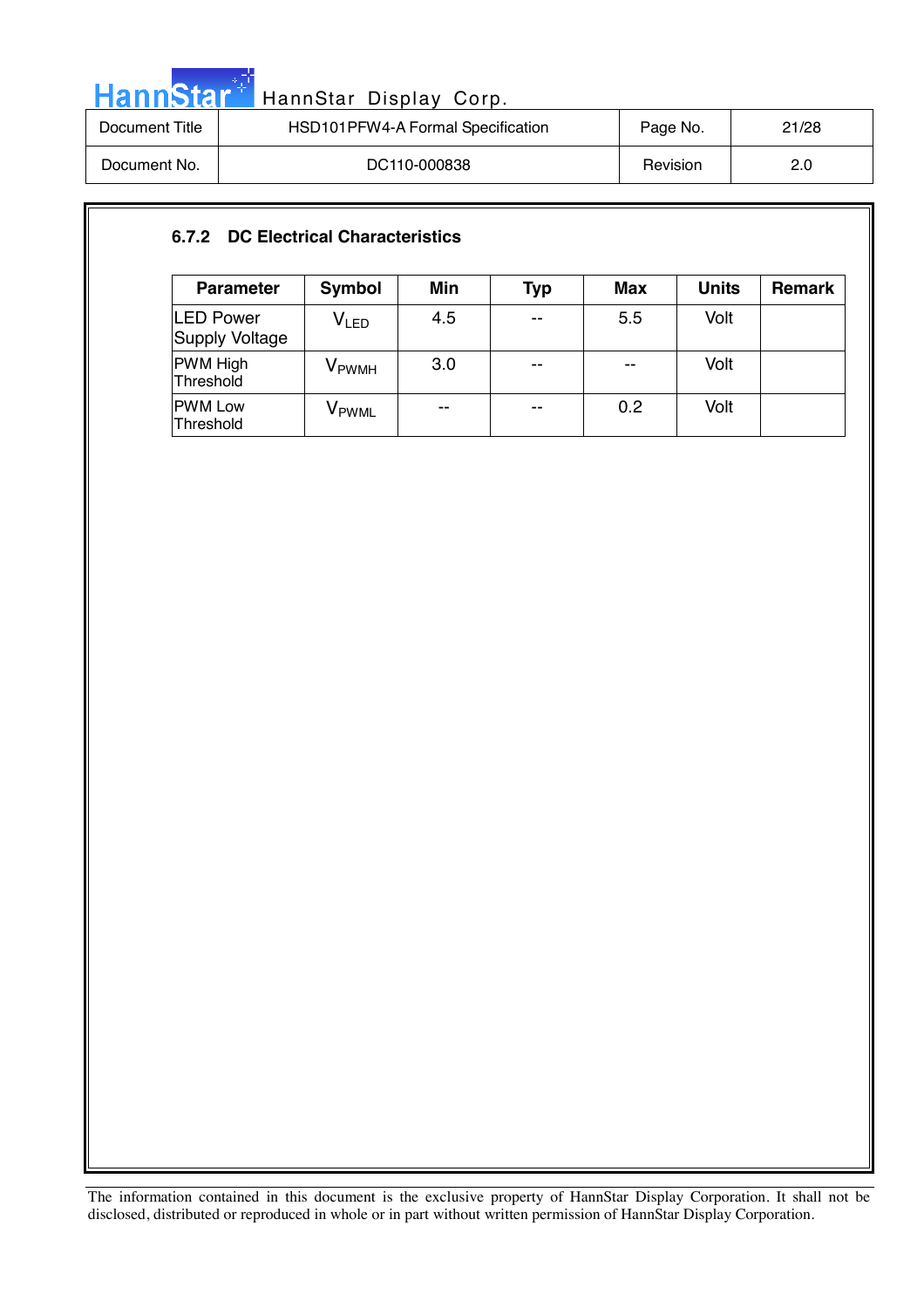| Hann <b>Star</b> | HannStar Display Corp.            |          |       |
|------------------|-----------------------------------|----------|-------|
| Document Title   | HSD101PFW4-A Formal Specification | Page No. | 22/28 |
| Document No.     | DC110-000838                      | Revision | 2.0   |

#### **7.0 Reliability test items No. Item Item Remark Conditions Remark** 1  $\parallel$  High Temperature Storage Ta= $+60^{\circ}$ C, 240hrs 2 |Low Temperature Storage Ta= $-20^{\circ}$ C, 240hrs 3 High Temperature Operation Ta= $+50^{\circ}$ C, 500hrs 4 | Low Temperature Operation  $Ta=0$ °C, 500hrs 5 | Thermal Cycling Test (non operation)  $C(30min) \rightarrow +60°C(30min)$ , 100 cycles 6 Vibration **Sine Wave** 1.5G, 5~500Hz, XYZ 30min/each direction 7 Shock Half-Sine, 200G, 2ms, ±XYZ, 1time

#### **Storage / Operating temperature**

n de A



Note .Max wet bulb temp.=39°C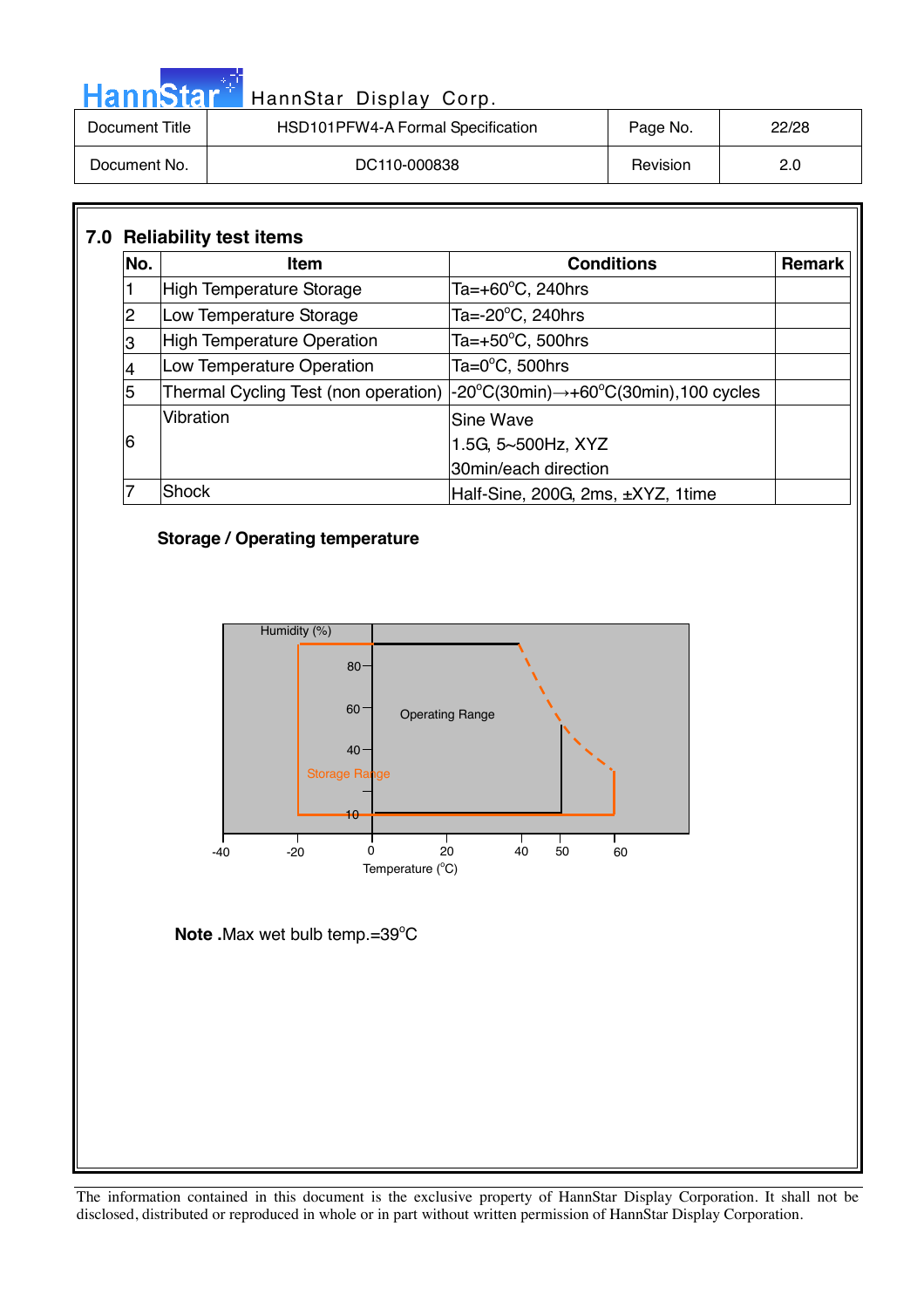| <b>HannStart</b> | HannStar Display Corp.                                              |            |       |
|------------------|---------------------------------------------------------------------|------------|-------|
| Document Title   | HSD101PFW4-A Formal Specification                                   | Page No.   | 23/28 |
| Document No.     | DC110-000838                                                        | Revision   | 2.0   |
|                  |                                                                     |            |       |
| 8.0              | <b>OUTLINE DIMENSION</b><br><b>8.1 Front View Outline Dimension</b> | Unit: $mm$ |       |
|                  | 245±0.5 (Outline with Bracket)                                      |            |       |

**DISPLAY CENTER** 

3.4 Max.

 $18.3$ 029

233±0.5 (Outline) 225.72 (Open Area) 222.72 (Active Area)

 $14.2$ 

119.5

206.03

146.5±0.5 (Dutline with Bracket)

 $137\pm0.5$  (Dutline)

125.28 (Active Area) 128.28 (Open Area)

Ŋ.

à.

35.03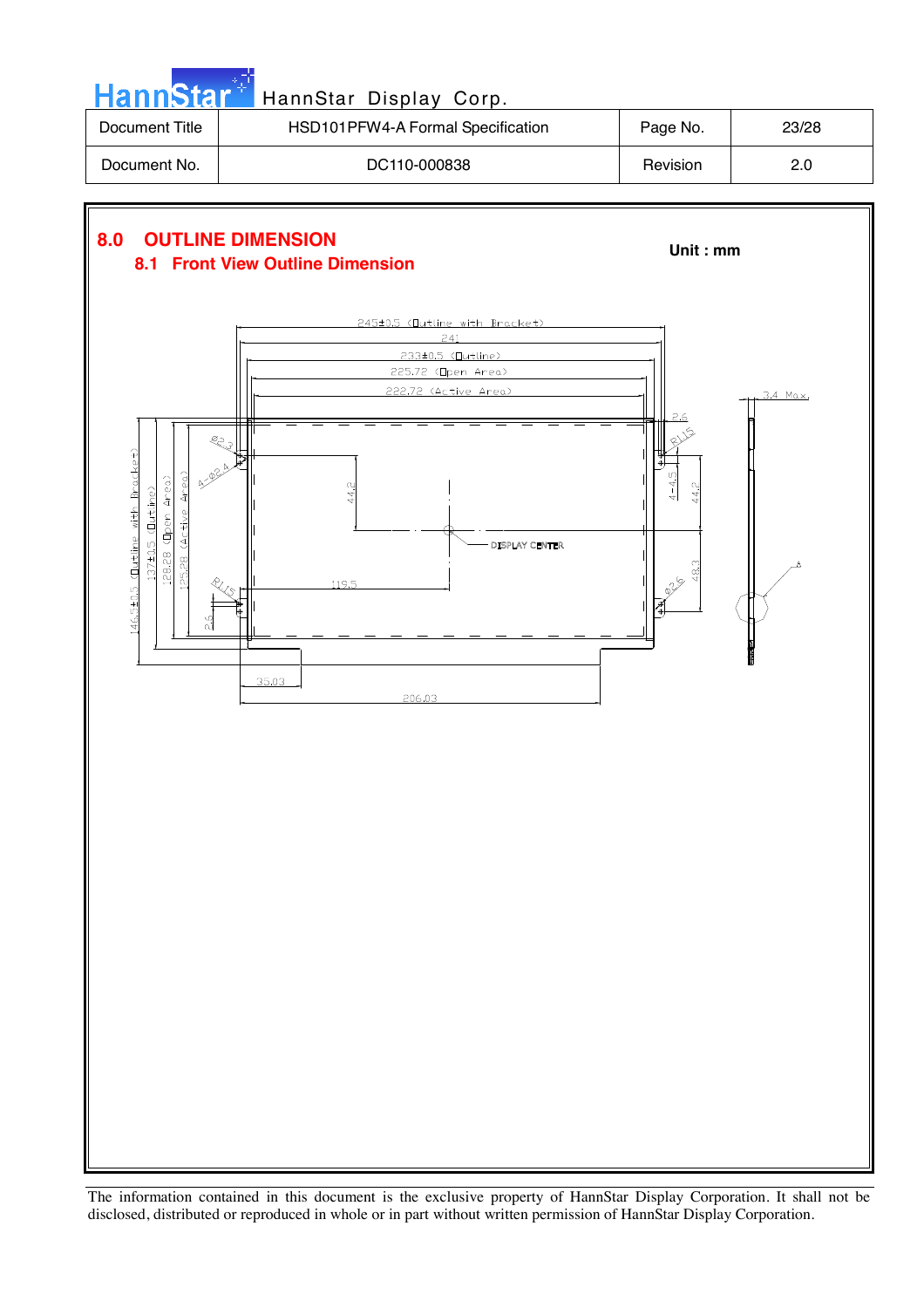| <b>HannStar</b> * | HannStar Display Corp.            |          |       |
|-------------------|-----------------------------------|----------|-------|
| Document Title    | HSD101PFW4-A Formal Specification | Page No. | 24/28 |
| Document No.      | DC110-000838                      | Revision | 2.0   |



The information contained in this document is the exclusive property of HannStar Display Corporation. It shall not be disclosed, distributed or reproduced in whole or in part without written permission of HannStar Display Corporation.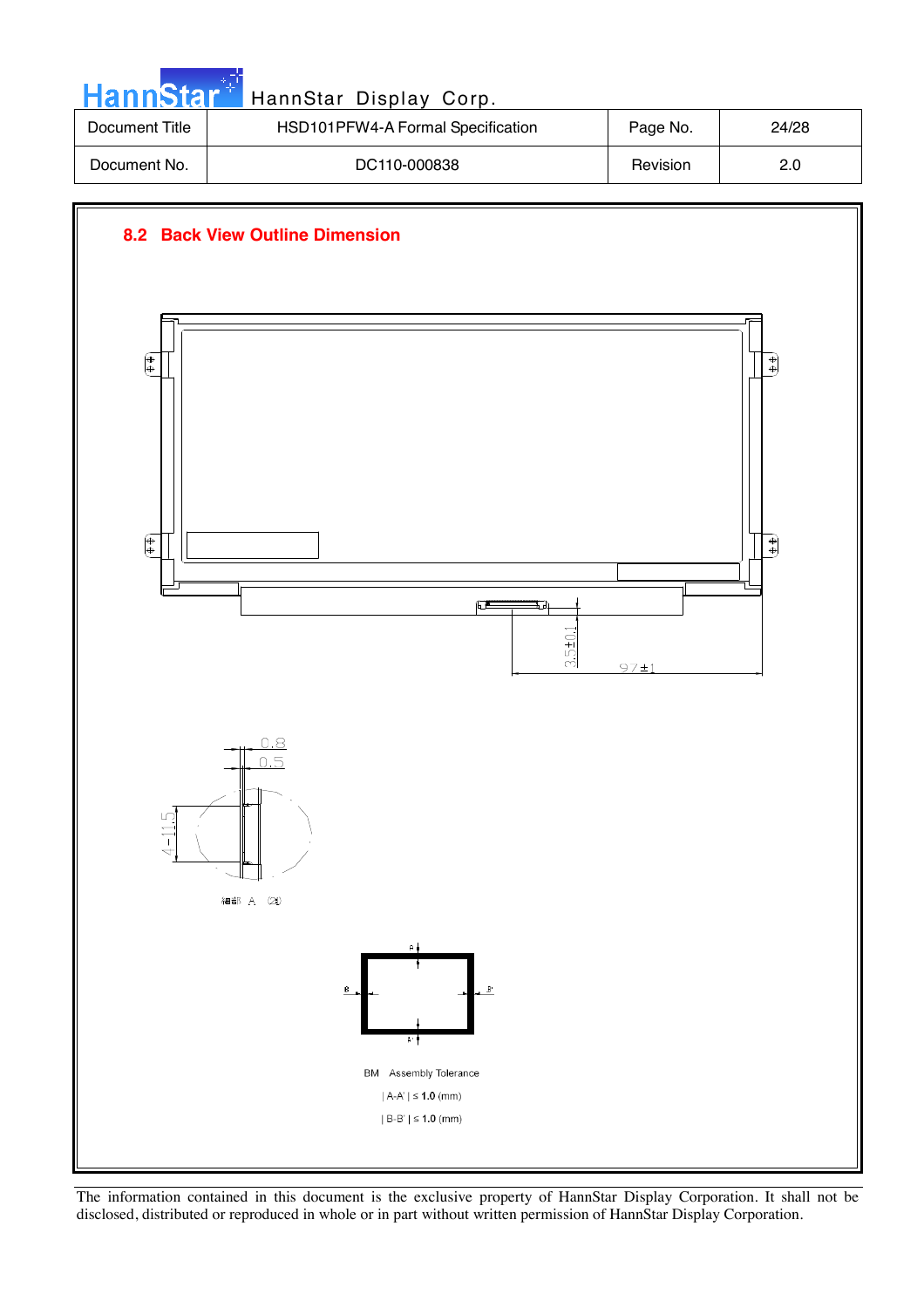

disclosed, distributed or reproduced in whole or in part without written permission of HannStar Display Corporation.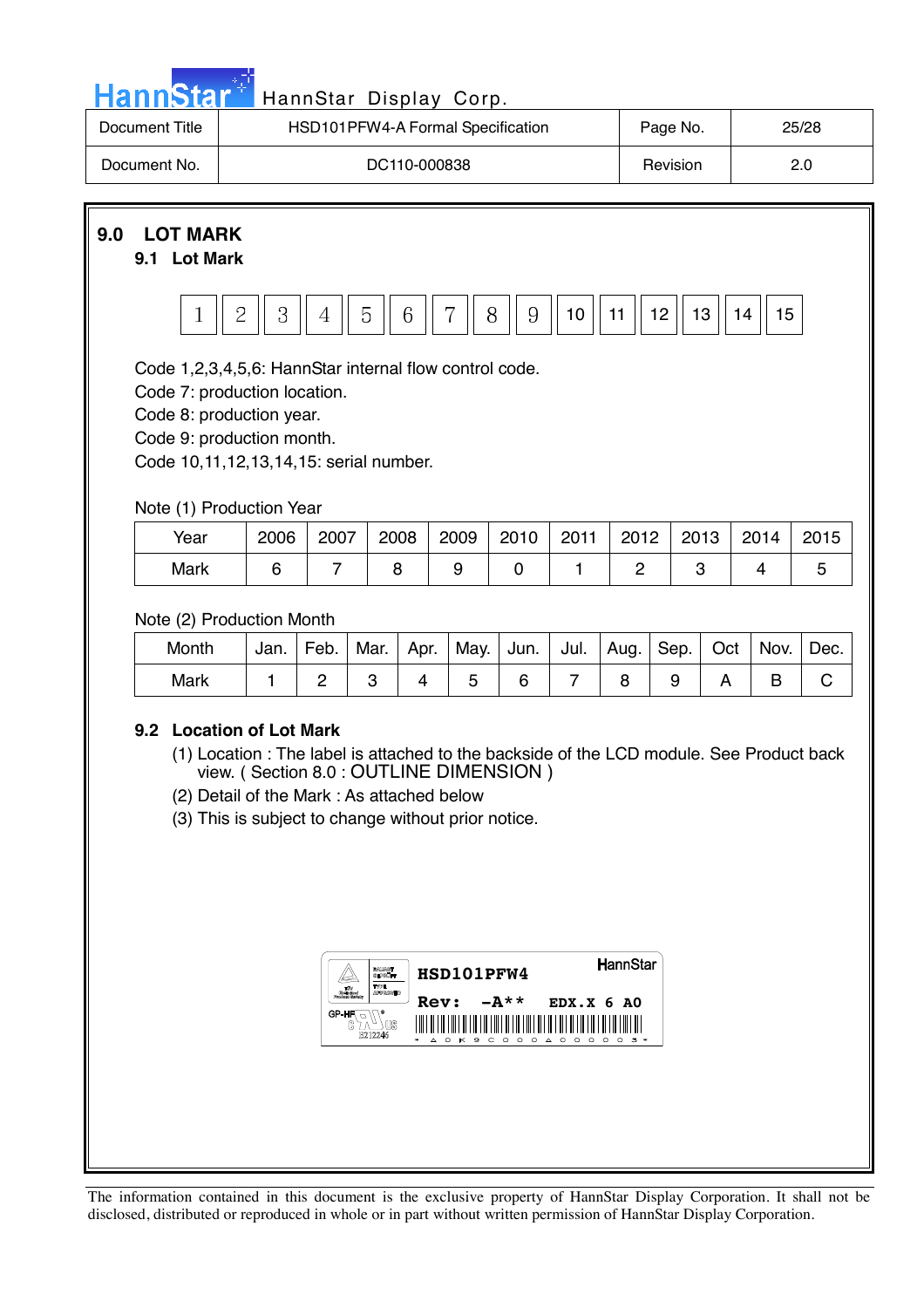

Tray | PE | --EPE | PET | --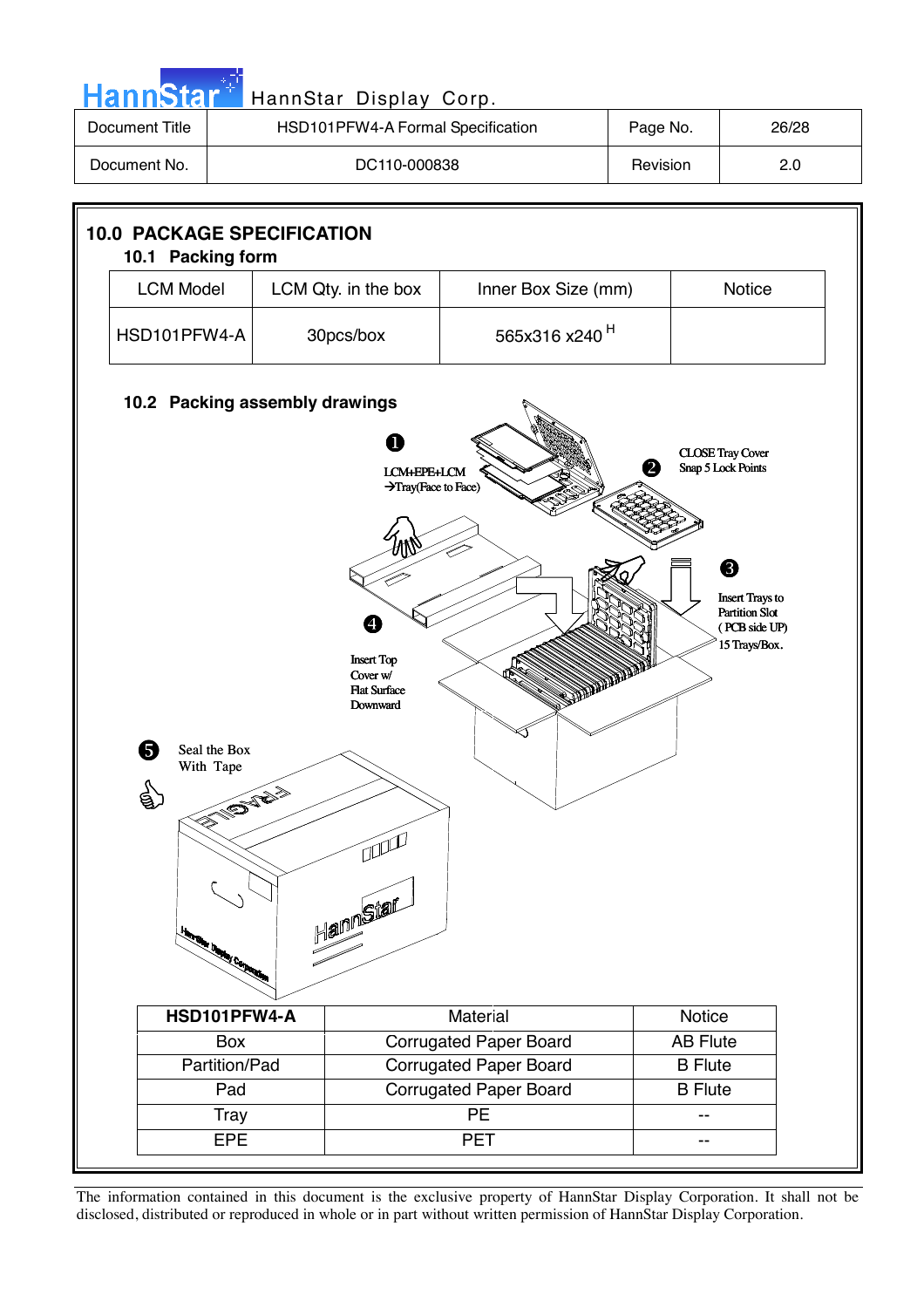| HannStar <sup>*</sup> | HannStar Display Corp.            |          |       |
|-----------------------|-----------------------------------|----------|-------|
| Document Title        | HSD101PFW4-A Formal Specification | Page No. | 27/28 |
| Document No.          | DC110-000838                      | Revision | 2.0   |

#### **11.0 GENERAL PRECAUTION**

#### **11.1 Use Restriction**

This product is not authorized for use in life supporting systems, aircraft navigation control systems, military systems and any other application where performance failure could be life-threatening or otherwise catastrophic.

#### **11.2 Disassembling or Modification**

 Do not disassemble or modify the module. It may damage sensitive parts inside LCD module, and may cause scratches or dust on the display. HannStar does not warrant the module, if customers disassemble or modify the module.

#### **11.3 Breakage of LCD Panel**

- 11.3.1.If LCD panel is broken and liquid crystal spills out, do not ingest or inhale liquid crystal, and do not contact liquid crystal with skin.
- 11.3.2. If liquid crystal contacts mouth or eyes, rinse out with water immediately.
- 11.3.3. If liquid crystal contacts skin or cloths, wash it off immediately with alcohol and rinse thoroughly with water.
- 11.3.4. Handle carefully with chips of glass that may cause injury, when the glass is broken.

#### **11.4 Electric Shock**

- 11.4.1. Disconnect power supply before handling LCD module.
- 11.4.2. Do not pull or fold the LED cable.
- 11.4.3. Do not touch the parts inside LCD modules and the fluorescent LED's connector or cables in order to prevent electric shock.

#### **11.5 Absolute Maximum Ratings and Power Protection Circuit**

- 11.5.1. Do not exceed the absolute maximum rating values, such as the supply voltage variation, input voltage variation, variation in parts' parameters, environmental temperature, etc., otherwise LCD module may be damaged.
- 11.5.2. Please do not leave LCD module in the environment of high humidity and high temperature for a long time.
- 11.5.3. It's recommended to employ protection circuit for power supply.

#### **11.6 Operation**

- 11.6.1 Do not touch, push or rub the polarizer with anything harder than HB pencil lead.
- 11.6.2 Use fingerstalls of soft gloves in order to keep clean display quality, when persons handle the LCD module for incoming inspection or assembly.
- 11.6.3 When the surface is dusty, please wipe gently with absorbent cotton or other soft material.